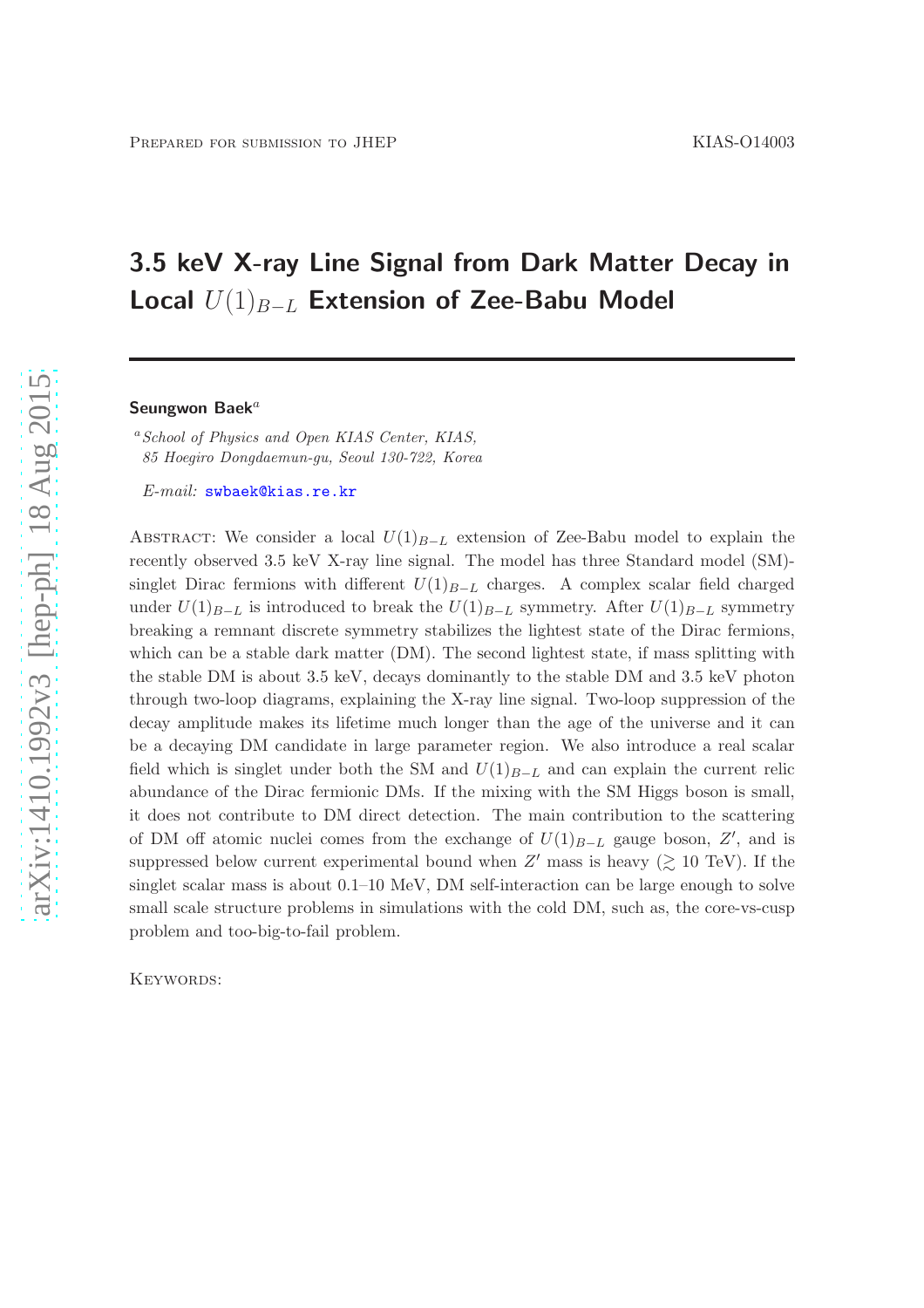## Contents

| 1 Introduction                  |    |  |
|---------------------------------|----|--|
| 2 The model                     | 3  |  |
| 3 Decaying dark matter scenario | Я  |  |
| 4 Conclusions                   | 12 |  |

## <span id="page-1-0"></span>1 Introduction

Although the existence of dark matter (DM) is now well-established from various observations, the nature of  $DM(s)$  is still not well-known. Thus the search for DM interactions, especially non-gravitational ones, is one of the hot topics in theoretical and experimental physics. The recently observed 3.5 keV X-ray line signal in a stacked spectrum of galaxies and clusters of galaxies  $[1]$  $[1]$  $[1]$ , if it is confirmed<sup>1</sup>, can be a strong hint for the non-gravitational DM interaction. The conventional scenario for the X-ray line in terms of DM models is the decay of sterile neutrino with mass  $m_s = 7.06 \pm 0.5$  keV into a 3.5 keV photon and an active neutrinos. The observed flux [\[1](#page-13-0), [2](#page-14-0)]

<span id="page-1-2"></span>
$$
\Phi_{X-ray} \propto n_s \Gamma_s = 1.39 \times 10^{-22} \,\mathrm{s}^{-1} \sin^2 2\theta \left(\frac{m_s}{\mathrm{keV}}\right)^5 \frac{\rho_{\mathrm{DM}}}{m_s} \n= (1.5 \times 10^{-25} - 2.7 \times 10^{-24}) \,\mathrm{cm}^{-3} \,\mathrm{s}^{-1},
$$
\n(1.1)

can be explained by mixing angle given by  $\sin^2 2\theta = (2 - 20) \times 10^{-11}$ . There are already many other scenarios considered on the nature of DMs which can be the source of the X-ray line [\[3](#page-14-1)].

It would be interesting to consider a model with an interplay between DM and other sectors of the SM, for example, the neutrino sector [\[5](#page-14-2)[–7\]](#page-14-3). Then measurement of one sector may predict or constrain the other sector. One of these scenarios has been studied in [\[7\]](#page-14-3). In [\[7\]](#page-14-3), we introduced scalar dark matter coupled to the Zee-Babu model which generates neutrino masses radiatively at two-loop level [\[8\]](#page-14-4). We showed that the model can successfully explain Fermi-LAT 130 GeV gamma-ray line.

In this paper we gauge the global  $U(1)_{B-L}$  symmetry of [\[6](#page-14-5), [7\]](#page-14-3). To cancel the gauge anomaly we need to introduce three right-handed neutrinos  $N_{R_i}(i = 1, 2, 3)$  with  $B L = -1$ . We also introduce a complex scalar field  $\varphi$  with  $B - L = 2$  which breaks the local  $U(1)_{B-L}$  symmetry when  $\varphi$  gets vacuum expectation value (VEV),  $v_{\varphi}$ . The  $\varphi$  field also generates the soft lepton number breaking term of original Zee-Babu model

<span id="page-1-1"></span><sup>&</sup>lt;sup>1</sup>There is some dispute over the existence of the signal  $[4]$ .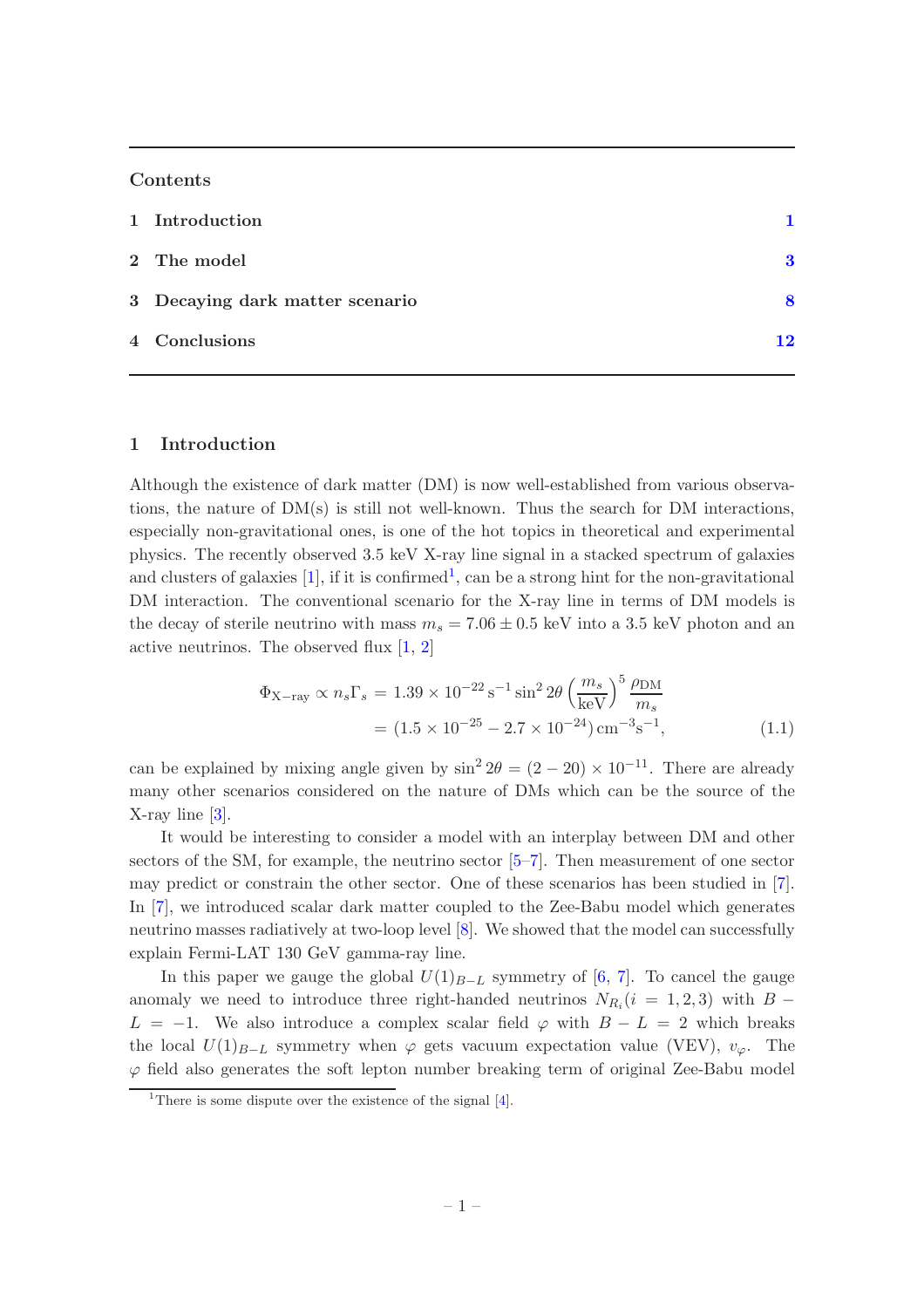dynamically [\[6,](#page-14-5) [7\]](#page-14-3). The  $U(1)_{B-L}$  symmetry would allow the Yukawa interaction  $\ell H N_{R_i}$ and Majorana mass terms  $N_{R_i}N_{R_i}\varphi$ , which would generate neutrino masses through the usual seesaw mechanism after  $U(1)_{B-L}$  symmetry is broken. Since we want to generate the neutrino masses only through Zee-Babu mechanism [\[8\]](#page-14-4), we forbid the above Yukawa interaction by introducing a global  $Z_2$  symmetry under which only  $N_{R_i}$  are odd and all other particles are even.

As a consequence, the three right-handed neutrinos would not decay and could be potential dark matter candidates, if the  $Z_2$  were unbroken symmetry. Since all the three righthanded neutrinos have the same  $B - L$  charges, however, the  $U(1)_{B-L}$ -gauge interactions are flavor-diagonal in the mass eigenstate basis, *i.e.* there is no flavor-changing  $U(1)_{B-L}$ gauge interactions. And we could not generate processes of the form  $N_{R_j} \to N_{R_i} \gamma (i \neq j)$ for the X-ray line, even if  $N_R$ 's were dark matter candidates. In fact, the global symmetry can be broken by quantum gravity effect [\[9](#page-14-7)], which will generate Planck mass suppressed higher order operators mediating rapid decay of right-handed neutrinos, thus eliminating them from the list of dark matter candidates.

We introduce Dirac fermionic dark matter candidates  $\psi_i(i=1,2,3)$  to explain the Xray line signal. The  $\psi_i$  are neutral under the SM gauge group but charged under the local  $U(1)_{B-L}$  symmetry. They are vector-like under  $U(1)_{B-L}$  symmetry and gauge anomaly is not generated. If we assign the  $U(1)_{B-L}$  charges of  $\psi_i$  fields in such a way that  $\Delta Q_{\psi}$  $Q_{\psi_2} - Q_{\psi_1} = Q_{\psi_3} - Q_{\psi_2} = 2$ , off-diagonal Yukawa interactions,  $\psi_1 \psi_2 \varphi^*$  and  $\psi_2 \psi_3 \varphi^*$ , are allowed. After  $\varphi$  gets VEV, off-diagonal terms in the mass matrix of  $\psi$ 's are generated, which induces the dark-flavor-changing Z' couplings at tree level. And flavor-changing radiative decay of DM is allowed. We can also see that a discrete symmetry remains after  $U(1)_{B-L}$  symmetry is broken. This local discrete symmetry guarantees absolute stability of the lightest state of  $\psi_i$  [\[10](#page-14-8)], as opposed to the global symmetry which can be broken by quantum gravity.

Finally we introduce a real scalar field  $\eta$  which is singlet under both the SM gauge group and  $U(1)_{B-L}$ . It has even parity under  $Z_2$ . It can couple to the Dirac dark matter fields as  $-\eta(y_1\psi_1\psi_1+y_2\psi_2\psi_2+y_3\psi_3\psi_3)$ , while it does not couple to the right-handed neutrinos at tree-level. The current relic abundance of dark matters mainly come from  $\psi_i \overline{\psi}_i \to \eta \eta$ process. For the coupling  $y_i \sim 0.1$  and  $m_{\psi} \sim 1 \text{ TeV}$ , we obtain the annihilation cross section

$$
\langle \sigma v(\psi_i \overline{\psi}_i \to \eta \eta) \rangle \sim \frac{y_i^2}{m_{\psi}^2} \sim 3 \times 10^{-26} \,\text{cm}^3/\text{sec},\tag{1.2}
$$

which gives the correct relic abundance in our universe.

If  $\eta$  has a mass in the range  $m_n \sim 0.1 - 10$  MeV, the elastic scattering cross section of DM can be large enough,  $\sigma/m_\psi \sim 0.1 - 10 \,\mathrm{cm}^2/\mathrm{g}$  at  $v \sim 10 \,\mathrm{km/s}$  relevant for dwarf galaxy scale [\[11](#page-15-0)], to solve small scale structure problems of cold DM, such as the core-vscusp problem and too-big-to-fail problem. The contribution of  $\eta$  to direct detection cross section of DM can be suppressed below the current experimental bound because the mixing with the SM Higgs is constrained to be small  $(\sim 10^{-5})$  due to non-observation of invisible Higgs decay.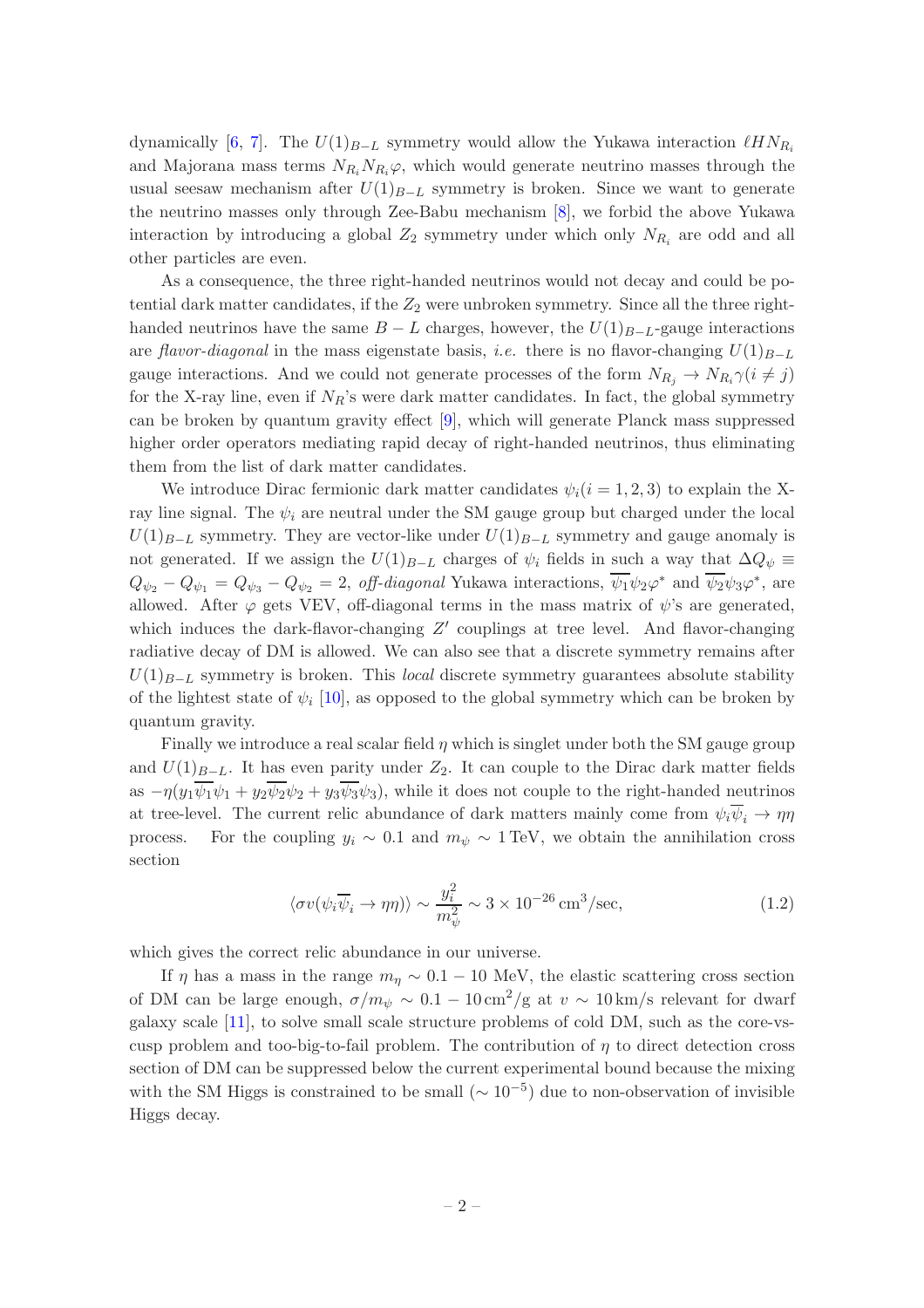We show that transition magnetic dipole operator (TMDO)  $\overline{\psi_1'}\sigma_{\mu\nu}\psi_2'F^{\mu\nu}/\Lambda$  ( $\psi_i'$  are mass eigenstates) can be generated by two-loop diagrams involving Zee-Babu scalars,  $\varphi$ scalar, and  $B - L$  gauge boson. The heavier state  $\psi_2'$  can decay into the lighter state and photon through this TMDO. If the mass difference between the two states is about 3.5 keV, we can explain the observed X-ray line signal. Since the TMDO is generated at two-loop level, the effective cut-off scale  $\Lambda$  of the operator can be very high, even if all the particles running inside the loop have (sub-)electroweak scale masses. As a consequence  $\psi'_2$  can live much longer than the age of the universe and can be a decaying DM candidate.

In our model there appear some small parameters, such as  $v_{\eta}/v_{\varphi}$ ,  $\Delta m_{21}/m_{\psi}$ , etc., which seems to be fine-tuning at first sight. However, we will show that they are technically natural in the sense of 't Hooft [\[12](#page-15-1)]:

<span id="page-3-3"></span>"A parameter is naturally small if setting it to zero increases the symmetry of the theory  $(1.3)$ 

The rest of the paper is organized as follows. In Section [2,](#page-3-0) we introduce our model and show analytic formula for the Wilson coefficient of TMDO. In Section [3,](#page-8-0) we present decaying DM scenario and numerical results. We conclude in Section [4.](#page-12-0)

### <span id="page-3-0"></span>2 The model

The model contains two electrically charged Zee-Babu scalar fields  $h^+$ ,  $k^{++}$ , a SM-singlet complex dark scalar  $\varphi$ , a singlet real scalar  $\eta$ , three right-handed neutrinos  $N_{R_i}$  ( $i = 1, 2, 3$ ) and three SM-singlet Dirac fermion dark matter candidates  $\psi_i$  in addition to the SM fields. In Table [1,](#page-3-1) we show the charge assignments of the fields under  $U(1)_{B-L}$ , and  $Z'_{2}$ . The

| Fields     | $\alpha$ .<br>Чг | $\iota_i$ | $\sim$   | $\sim$ | $R_i$                    |                |
|------------|------------------|-----------|----------|--------|--------------------------|----------------|
|            | ۰<br>◡           |           | $\Omega$ |        | $\overline{\phantom{0}}$ | /3, 13/<br>'3, |
| $\sqrt{2}$ |                  |           |          |        |                          |                |

<span id="page-3-1"></span>Table 1. The assignment of  $B - L$  charges  $(i = 1, 2, 3)$ .

Lagrangian for the model can be written as [\[8](#page-14-4)]

<span id="page-3-2"></span>
$$
\mathcal{L} = \mathcal{L}_{SM} + \mathcal{L}_{Zee-Babu} + \mathcal{L}_{kin} + \mathcal{L}_{\Psi} - V,
$$
\n
$$
\mathcal{L}_{Zee-Babu} = f_{ab}l_{aL}^{Ti}Cl_{bL}^{j} \epsilon_{ij}h^{+} + h'_{ab}l_{aR}^{T}Cl_{bR}^{j}k^{++} + h.c,
$$
\n
$$
\mathcal{L}_{N_R} = \overline{N_{R_i}}i\gamma^{\mu}D_{\mu}N_{R_i} - \frac{1}{2}(\lambda_{N_{ij}}\varphi \overline{N_{R_i}^{c}}N_{R_j} + h.c.)
$$
\n
$$
\mathcal{L}_{\Psi} = \overline{\psi_i}i\gamma^{\mu}D_{\mu}\psi_i - m_{\psi_i}\overline{\psi_i}\psi_i - f_{12}(\overline{\psi_1}\psi_2\varphi^* + \overline{\psi_2}\psi_1\varphi) - f_{23}(\overline{\psi_2}\psi_3\varphi^* + \overline{\psi_3}\psi_2\varphi)
$$
\n
$$
-\eta(y_1\overline{\psi_1}\psi_1 + y_2\overline{\psi_2}\psi_2 + y_3\overline{\psi_3}\psi_3),
$$
\n
$$
\mathcal{L}_{kin} = |\mathcal{D}_{\mu}h^{+}|^2 + |\mathcal{D}_{\mu}k^{++}|^2 + |\mathcal{D}_{\mu}\varphi|^2 + \frac{1}{2}(\partial_{\mu}\eta)^2 + \sum_{i=1}^{3}\overline{\psi_i}i\gamma^{\mu}\mathcal{D}_{\mu}\psi_i - \frac{1}{4}\hat{Z}'_{\mu\nu}\hat{Z}'^{\mu\nu} - \frac{\sin\chi}{2}\hat{Z}'_{\mu\nu}\hat{B}^{\mu\nu},
$$
\n
$$
V = \mu_H^2H^{\dagger}H + \mu_{\varphi}^2\varphi^*\varphi + \frac{1}{2}\mu_{\eta}^2\eta^2 + \mu_h^2h^+h^- + \mu_k^2k^{++}k^{--}
$$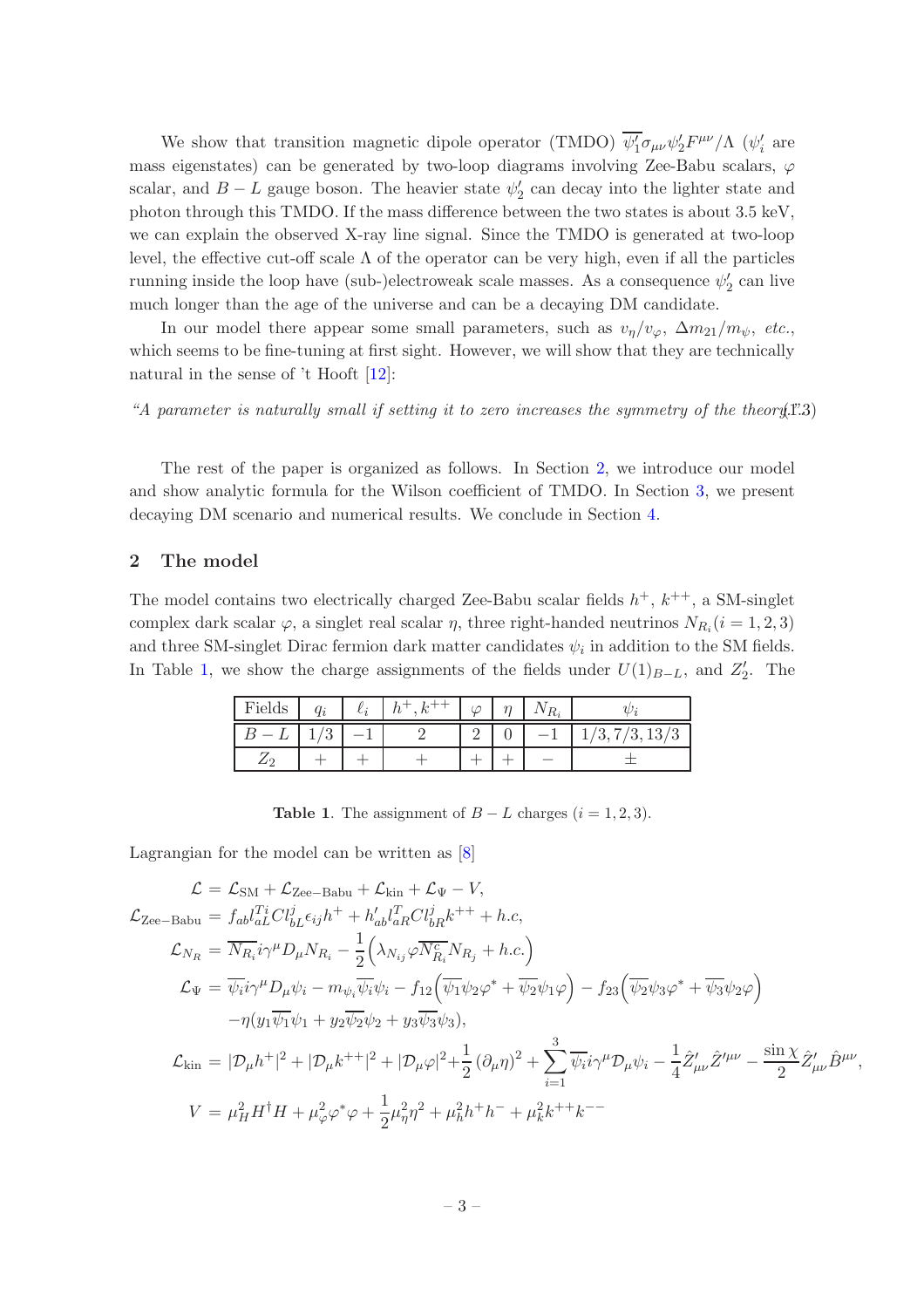+
$$
(\lambda_{\mu}\varphi k^{++}h^{-}h^{-} + h.c)
$$
  
\n+ $\lambda_{H}(H^{\dagger}H)^{2} + \lambda_{\varphi}(\varphi^{*}\varphi)^{2} + \frac{1}{4}\lambda_{\eta}\eta^{4} + \lambda_{h}(h^{+}h^{-})^{2} + \lambda_{k}(k^{++}k^{--})^{2}$   
\n+ $\lambda_{H\varphi}H^{\dagger}H\varphi^{*}\varphi + \lambda_{Hh}H^{\dagger}Hh^{+}h^{-} + \lambda_{Hk}H^{\dagger}Hk^{++}k^{--}$   
\n+ $\lambda_{\varphi h}\varphi^{*}\varphi h^{+}h^{-} + \lambda_{\varphi k}\varphi^{*}\varphi k^{++}k^{--} + \lambda_{hk}h^{+}h^{-}k^{++}k^{--}$   
\n+ $\frac{1}{2}\lambda_{H\eta}H^{\dagger}H\eta^{2} + \frac{1}{2}\lambda_{\varphi\eta}\varphi^{*}\varphi\eta^{2} + \cdots$ , (2.1)

where  $\mathcal{D}_{\mu} = \partial_{\mu} + i\hat{e}Q\hat{A}_{\mu} + i\hat{g}_{Z'}Q'\hat{Z}'_{\mu}$ , and  $\hat{B}_{\mu\nu}$ ,  $\hat{Z}'_{\mu\nu}$  are the field strength tensors of  $U(1)_{Y}$ ,  $U(1)'_{B-L}$  gauge field, respectively. The ellipses in the scalar potential V denote the interaction terms involving  $\eta$ , which are not important in our analysis and we neglect those terms. The above Lagrangian allows Majorana neutrino masses at two-loop level [\[8\]](#page-14-4). Here the Lepton number (or the  $B - L$  number) is broken spontaneously by the  $\lambda_{\mu}$  term, thus this term provides dynamical origin of soft lepton number breaking term in the original Zee-Babu model. We refer the reader to [\[8](#page-14-4)] for more details and to [\[13](#page-15-2)] for the recent analysis of Zee-Babu model. We just note that we do not have additional constraints from the flavor changing neutral processes in the quark sector or the charged lepton flavor violations because the  $Z'$  boson coupling to the SM fermions are flavor universal and also we take  $Z'$ mass to be very heavy  $(M_{Z'} \gtrsim 10 \text{ TeV})$ . The interplay between the neutrino masses and the dark matter phenomenology comes from the Zee-Babu scalars,  $h^+, k^{++}$ , which enter both the neutrino masses and dark matter decays through loop diagrams. Both prefer the electroweak scale masses of Zee-Babu scalars and can be a target of LHC searches for new particles beyond the SM.

Note that neither  $\ell H N_{R_i}$  term nor  $\ell H \psi_i$  term is not allowed due to  $Z_2$  parity and  $B - L$  charge assignment, respectively. Consequently the usual seesaw mechanism does not contribute to the generation of the neutrino masses, making the Zee-Babu mechanism dominant one.

The charge assignment allows dark-flavor-changing off-diagonal interactions,  $\psi_1 \psi_2 \varphi^*$ and  $\psi_2\psi_3\varphi^*$ . After  $U(1)_{B-L}$  symmetry breaking, these terms induce off-diagonal terms in the  $\psi$  mass matrix, making the rotation from the interaction basis to mass basis non-trivial. Since the  $B-L$  charges of  $\psi_i$  are not universal, dark-flavor-changing  $Z'$ - and  $\phi$ -interactions and TMDO are generated. In addition, due to these terms, after  $\varphi$  gets VEV, the  $U(1)_{B-L}$ symmetry is not completely broken, but there remains discrete  $Z_6$  symmetry under which  $h^+, k^{++}, \varphi$ , and  $\eta$  are invariant and

$$
q(\psi) \to e^{i2\pi/6} q(\psi), \quad l(N_R) \to e^{i3\pi/6} l(N_R), \tag{2.2}
$$

where all the  $\psi_i$  have the same  $Z_6$  charges<sup>[2](#page-4-0)</sup>. The color- $SU(3)$  symmetry of the SM and  $Z_6$ symmetry forbids  $\psi$  from decaying<sup>[3](#page-4-1)</sup>. Since the origin of this  $Z_6$  symmetry is local gauge symmetry, it is not broken by quantum gravity, and it guarantees the absolute stability of the dark matters  $\psi'_1$  which is the lightest mass eigenstate of  $\psi_i$ . The  $Z_2$  parity of  $\psi_i$  can be either  $+$  or  $-$  as indicated in Table [1,](#page-3-1) and the parity does not make much phenomenological

<sup>&</sup>lt;sup>2</sup>We set  $\Delta Q_{\psi} = 2$  for this purpose.

<span id="page-4-1"></span><span id="page-4-0"></span><sup>&</sup>lt;sup>3</sup>Mathematically, the equation  $2 + 3n = 0 \pmod{6}$  does not have any solution for integer *n*.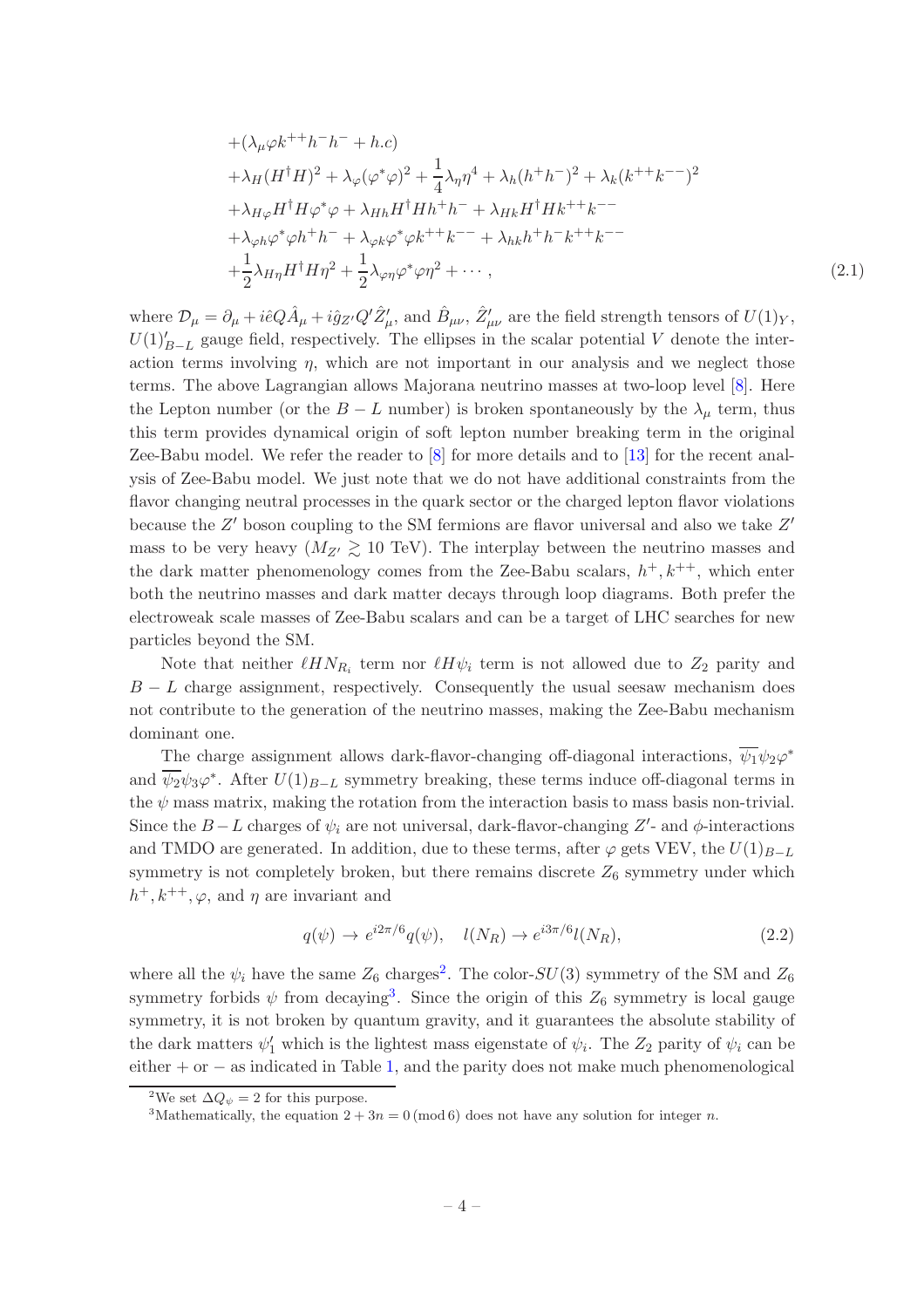differences. If  $\psi$ 's have odd parity, for example, dimension-6 operator  $\psi_1\psi_1\psi_1N_R$  is allowed and it helps  $N_R$  decay.

The  $\hat{Z}'$  boson can mix with the SM hypercharge boson through loop-diagrams involving particles charged under both  $U(1)$ 's, generating the kinetic mixing term  $-\sin \chi \hat{Z}^{\prime}_{\mu\nu} \hat{B}^{\mu\nu}/2$ in [\(2.1\)](#page-3-2) [\[15,](#page-15-3) [16](#page-15-4)]. The current bound on the mixing angle  $\chi$  is at most  $\mathcal{O}(10^{-3})$ , depending on the mass of Z ′ [\[18\]](#page-15-5). However, we note that this mixing term cannot generate the TMDO for  $\psi_2' \to \psi_1' \gamma$ . The argument goes as follows. For simplicity we consider only the photon and  $\hat{Z}'$  boson mixing,  $-\sin\chi \hat{Z}'_{\mu\nu} \hat{F}^{\mu\nu}/2$  ( $F_{\mu\nu} = \partial_{\mu}A_{\nu} - \partial_{\nu}A_{\mu}$  is the photon field strength tensor), although it is straightforward to generalize to the case of [\(2.1\)](#page-3-2). The kinetic energy terms including the above mixing term are transformed into canonical form by a non-unitary transformation,

<span id="page-5-1"></span>
$$
\begin{pmatrix} \hat{A} \\ \hat{Z}' \end{pmatrix} = \begin{pmatrix} 1 - \tan \chi \\ 0 \ \sec \chi \end{pmatrix} \begin{pmatrix} A \\ Z' \end{pmatrix}.
$$
 (2.3)

The resulting kinetic energy and mass terms of photon and  $Z'$  are written as

<span id="page-5-0"></span>
$$
\Delta \mathcal{L} = -\frac{1}{4} F_{\mu\nu} F^{\mu\nu} - \frac{1}{4} Z'_{\mu\nu} Z^{'\mu\nu} + \frac{1}{2} M_{Z'}^2 Z'_{\mu} Z^{'\mu}, \qquad (2.4)
$$

where we assumed the scalar field giving mass to  $Z'$  carries only the extra  $U(1)$  charge as in our model. We can see that the Lagrangian in  $(2.4)$  has additional  $SO(2)$ -symmetry  $(A_{\mu}, Z_{\mu}')$ -space, when  $M_{Z'} = 0$ . However, this is not the case for the massive Z' case because it makes the photon massive. This shows the uniqueness of the transformation  $(2.3)$  when  $Z'$  is massive. In this case the covariant derivative is given by

$$
D_{\mu} = \partial_{\mu} + i\hat{e}Q\hat{A}_{\mu} + i\hat{g}_{Z'}Q_{Z'}\hat{Z}'_{\mu}
$$
  
=  $\partial_{\mu} + i\hat{e}QA_{\mu} + \frac{i}{\cos\chi}(\hat{g}_{Z'}Q_{Z'} - \hat{e}Q\sin\chi)Z'_{\mu}.$  (2.5)

This proves our argument that the DM carrying only dark charge does not couple to the photon for the massive Z' case even if there is mixing between  $\gamma$  and Z'. From the above equation we can identify  $\hat{e}$  with physical electromagnetic charge  $e$  in our case [\[16\]](#page-15-4). This should be contrasted with the massless  $Z'$  case where milli-charged dark matter is allowed<sup>[4](#page-5-2)</sup>

Since the kinetic mixing term does not generate TMDO and also  $\chi \lesssim O(10^{-3})$ , its effect on TMDO is at most subdominant and we set  $\chi = 0$  for simplicity. We identify  $A \equiv \hat{B}c_W + \hat{W}^3 s_W$ ,  $Z \equiv -\hat{B} s_W + \hat{W}^3 c_W$  and  $Z' \equiv \hat{Z}'$  with the photon, Z-boson, and  $B - L$  gauge boson, respectively. Their masses are 0,  $M_Z = 91.1876$  GeV [\[19](#page-15-6)], and  $M_{Z'}$ , respectively. The Z' mass is strongly constrained by the LEPII experiment [\[20](#page-15-7)]

<span id="page-5-3"></span>
$$
\frac{M_{Z'}}{g_{Z'}} > 7 \,\text{TeV},\tag{2.6}
$$

<span id="page-5-2"></span><sup>&</sup>lt;sup>4</sup>In this case the  $SO(2)$  rotation should be exploited in such a way that the electromagnetic charge Q couples fully to the photon [\[17\]](#page-15-8). Then the covariant derivative looks like  $D_{\mu} = \partial_{\mu} +$  $i\left(\frac{\hat{e}}{\cos\chi}Q-\hat{g}_{Z'}Q_{Z'}\tan\chi\right)A_{\mu}+i\hat{g}_{Z'}Q_{Z'}X_{\mu}$ , which shows that the dark sector particles can couple to the photon field.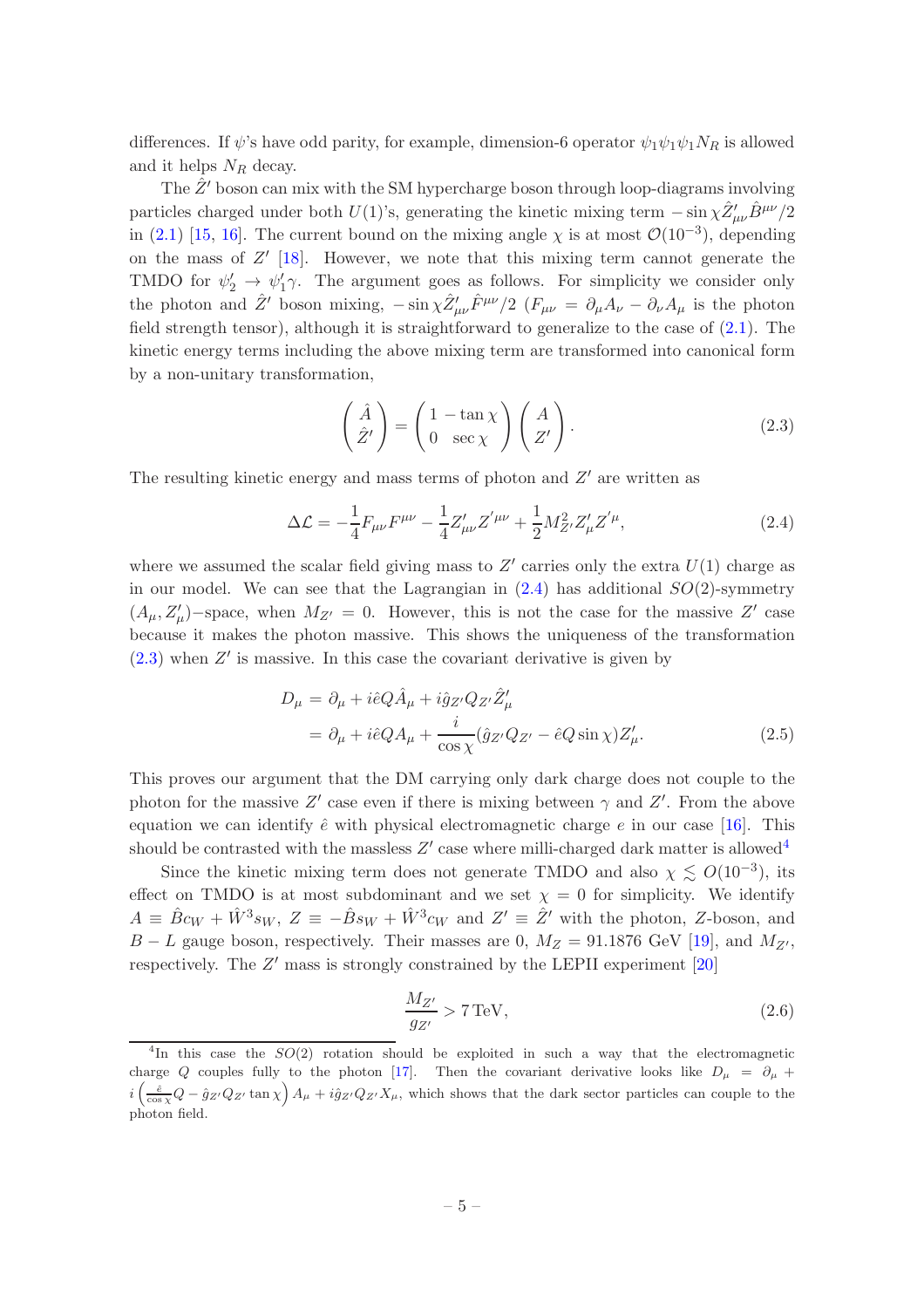at 99 % confidence level.

The neutral scalar fields h,  $\phi$  and  $\eta$  can also mix with each other after they obtain vacuum expectation values:

$$
H = \frac{1}{\sqrt{2}} \begin{pmatrix} 0 \\ v_H + h \end{pmatrix}, \quad \varphi = \frac{1}{\sqrt{2}} (v_\varphi + \phi), \quad \eta = v_\eta + n. \tag{2.7}
$$

The mixing of h with the SM-singlet scalars  $\phi$  and n is strongly constrained by the invisible Higgs decay width [\[21](#page-15-9)], although it can help Higgs potential stable at high energy [\[22\]](#page-15-10). And we (almost) neglect their mixings<sup>[5](#page-6-0)</sup>. In other words  $h, \phi$  and n are considered as mass eigenstates with masses  $m_h, m_\phi$  and  $m_n$ . From [\(2.6\)](#page-5-3), we expect  $v_\varphi \gtrsim \mathcal{O}(10 \,\text{TeV})$  for  $g_{Z'} \lesssim \mathcal{O}(1)$ . We set  $m_n \sim 0.1 - 10$  MeV, from which we expect  $v_\eta \sim \mathcal{O}(10 - 100 \,\text{MeV})$ . The large hierarchy between  $v_{\varphi}$  and  $v_{\eta}$  can be ascribed to the hierarchy between  $\mu_{\varphi}^2$  and  $\mu_{\eta}^2$ , if we assume the mixing parameter  $\lambda_{\varphi\eta}$  is much smaller than the quartic couplings,  $\lambda_{\varphi}, \lambda_{\eta}$ . The small  $\mu_{\eta}^2$  compared with  $\mu_{\varphi}^2$ , however, is still natural according to [\(1.3\)](#page-3-3). It is because the Lagrangian  $(2.1)$  has additional symmetry, *i.e.* scale invariance for the transformation

$$
x \to x e^{\sigma}, \quad \eta(x) \to e^{-\sigma} \eta(x e^{-\sigma}), \tag{2.8}
$$

in the limit  $\mu_{\eta}^2 \to 0$ .

We should get non-trivial mixing in  $\psi_i$  states to generate TMDO. After  $U(1)_{B-L}$ symmetry breaking, the mass terms of the Dirac dark fermions are given by  $6\%$  $6\%$ 

$$
\mathcal{L}_{\psi \text{ mass}} = -\left(\overline{\psi_1} \, \overline{\psi_2} \, \overline{\psi_3}\right) \begin{pmatrix} m_{\psi_1} & \frac{f_{12}v_{\varphi}}{\sqrt{2}} & 0\\ \frac{f_{12}v_{\varphi}}{\sqrt{2}} & m_{\psi_2} & \frac{f_{23}v_{\varphi}}{\sqrt{2}}\\ 0 & \frac{f_{23}v_{\varphi}}{\sqrt{2}} & m_{\psi_3} \end{pmatrix} \begin{pmatrix} \psi_1\\ \psi_2\\ \psi_3 \end{pmatrix} . \tag{2.9}
$$

Assuming  $f$ 's are real, the mass eigenstates  $\psi'_i$  are obtained by an orthogonal rotation

$$
\begin{pmatrix} \psi_1 \\ \psi_2 \\ \psi_3 \end{pmatrix} = O \begin{pmatrix} \psi'_1 \\ \psi'_2 \\ \psi'_3 \end{pmatrix},
$$
\n(2.10)

with the corresponding masses  $m_{\psi'_i}$ . The lightest  $\psi'_1$  is absolutely stable due to the local  $Z_6$  symmetry and become a DM candidate. We take  $m_{\psi'_1} \sim \mathcal{O}(1)$  TeV, because this gives not only the correct relic density, but the necessary self-scattering cross section to solve the small scale structure problems of the CDM, when the coupling of DM with the light scalar is of order one. The  $\psi'_2$  can decay into  $\psi'_1$  and a photon through the TMDO, which can explain the 3.5 keV X-ray line signal. It can also be a DM component if its lifetime is much longer than the age of the universe. To get 3.5 keV X-ray line in the decay process  $\psi'_2 \to \psi'_1 \gamma$  we fix the mass difference

$$
\Delta m_{21} \equiv m_{\psi'_2} - m_{\psi'_1} = \frac{2m_{\psi'_2}E_\gamma}{m_{\psi'_2} + m_{\psi'_1}} \simeq E_\gamma = 3.5 \,\text{keV},\tag{2.11}
$$

<span id="page-6-0"></span><sup>&</sup>lt;sup>5</sup>We will allow, however, small mixing between H and  $\eta$ , when we consider the decay of n.

<span id="page-6-1"></span><sup>&</sup>lt;sup>6</sup> There is also small contribution from  $\eta \overline{\psi_i} \psi_i$  interactions in the diagonal part. But since  $v_\eta \sim 10 - 100$ MeV, they are small and we absorb them to  $m_{\psi}$ .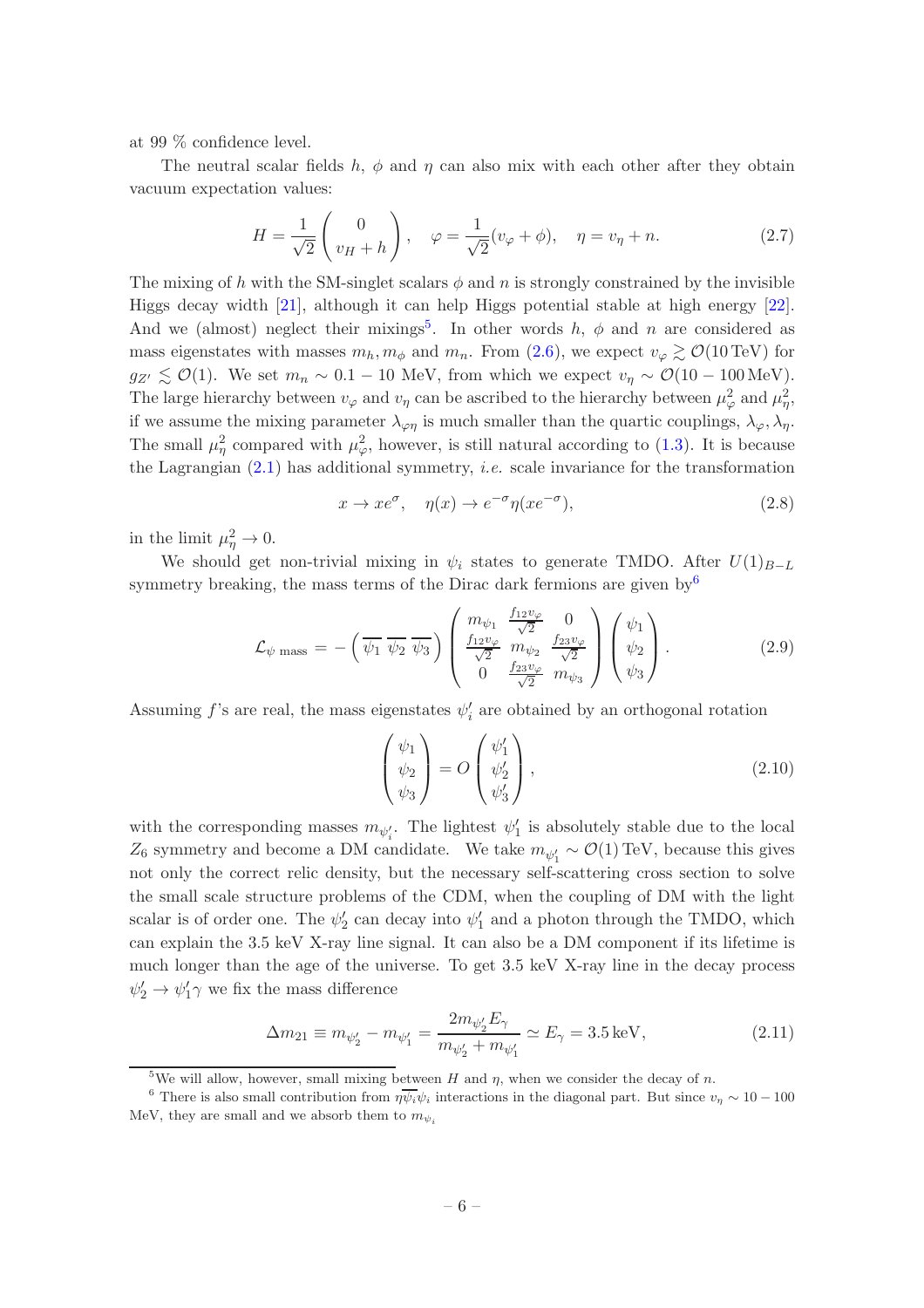where we assumed  $m_{\psi'_i} \gg 3.5 \,\text{keV}$ . From  $\Delta m_{21} \approx \sqrt{(m_{\psi_1} - m_{\psi_2})^2 + 2f_{12}^2 v_{\varphi}^2}$ , we see  $\sqrt{2}|f_{12}|v_{\varphi} \leq 3.5$  keV, and

$$
|f_{12}| \lesssim 10^{-10} \tag{2.12}
$$

for  $v_{\varphi} \sim \mathcal{O}(10 \,\text{TeV})$ . Thus the Yukawa coupling constant  $f_{12}$  is very small. It should be noted that, if we set  $\Delta m_{21} = 0$ , we get additional  $U(2)$  symmetry in the  $(\psi_1, \psi_2)$ −flavor space. This means that his small  $\Delta m_{21}/m_{\psi_i}$  parameter is technically natural according to the 't Hooft's naturalness criterion  $(1.3)$ . Naturally we also expect  $(2, 3)$ -component of the mass matrix is much smaller than the diagonal components. We assume the following hierarchy for the parameters:  $m_{\psi_i'}(\sim \mathcal{O}(1 \text{ TeV})) \gg f_{23}v_{\varphi} \gg f_{12}v_{\varphi}(\sim \mathcal{O}(1 \text{ keV}))$ . Now we can readily diagonalize the  $\psi$  mass matrix. We do this in two steps: first, we diagonalize the  $2\times 2$  submatrix for  $(\psi_1, \psi_2)$  exactly without perturbation and then we use the 1st order perturbation to diagonalize the full matrix. In the end we get<sup>[7](#page-7-0)</sup>

$$
O \simeq \begin{pmatrix} c_{12} & s_{12} & s_{13} \\ -s_{12} & c_{12} & s_{23} \\ s_{12}s_{23} & -c_{12}s_{23} & 1 \end{pmatrix},
$$
  
\n
$$
\tan 2\theta_{12} = \frac{\sqrt{2}f_{12}v_{\varphi}}{m_{\psi_2} - m_{\psi_1}}, \quad s_{13} \simeq \frac{f_{23}v_{\varphi}s_{12}/\sqrt{2}}{m_{\psi_3} - m_{\psi_1'}}, \quad s_{23} \simeq \frac{f_{23}v_{\varphi}c_{12}/\sqrt{2}}{m_{\psi_3} - m_{\psi_2'}},
$$
  
\n
$$
m_{\psi_{1,2}'} = \frac{1}{2} \left( m_{\psi_1} + m_{\psi_2} \mp \sqrt{(m_{\psi_1} - m_{\psi_2})^2 + 2f_{12}^2 v_{\varphi}^2} \right), \quad m_{\psi_3'} \simeq m_{\psi_3}, \quad (2.13)
$$

where  $c_{ij}(s_{ij})$ 's are abbreviation of  $\cos \theta_{ij}(\sin \theta_{ij})$  and we have assumed  $\theta_{13}, \theta_{23} \ll 1$ . The parameters  $m_{\psi_i}$ ,  $f_{12}$  and  $f_{23}$  in the Lagrangian can be expressed in terms of the mass eigenvalues and mixing angles for which we take as inputs as follows:

$$
m_{\psi_i} = \sum_{k=1}^{3} O_{ik}^2 m_{\psi'_k}
$$
  

$$
f_{ij(i (2.14)
$$

However all the mixing angles are not independent because  $f_{13} = 0$ , which gives the constraint

$$
s_{13} = -\frac{t_{12}c_{23}s_{23}\Delta m_{32}}{\Delta m_{31} - s_{23}^2 \Delta m_{32}} \simeq -t_{12}c_{23}s_{23},\tag{2.15}
$$

where  $t_{12} = \tan \theta_{12}$ ,  $\Delta m_{ij} = m_{\psi'_i} - m_{\psi'_j}$  and the approximation holds for  $s_{23} \ll 1$  and  $\Delta m_{31} \simeq \Delta m_{32}$ .

The effective operator for magnetic transition  $\psi'_2 \to \psi'_1 \gamma$ , is given by

<span id="page-7-1"></span>
$$
\mathcal{L}_{\text{eff}} = \frac{1}{\Lambda} \overline{\psi_1'} \sigma_{\mu\nu} \psi_2' F^{\mu\nu}, \qquad (2.16)
$$

<span id="page-7-0"></span><sup>7</sup>We use the convention  $O = O_{23}O_{13}O_{12}$  with  $O_{ij}$  a rotation matrix in  $i - j$  plane.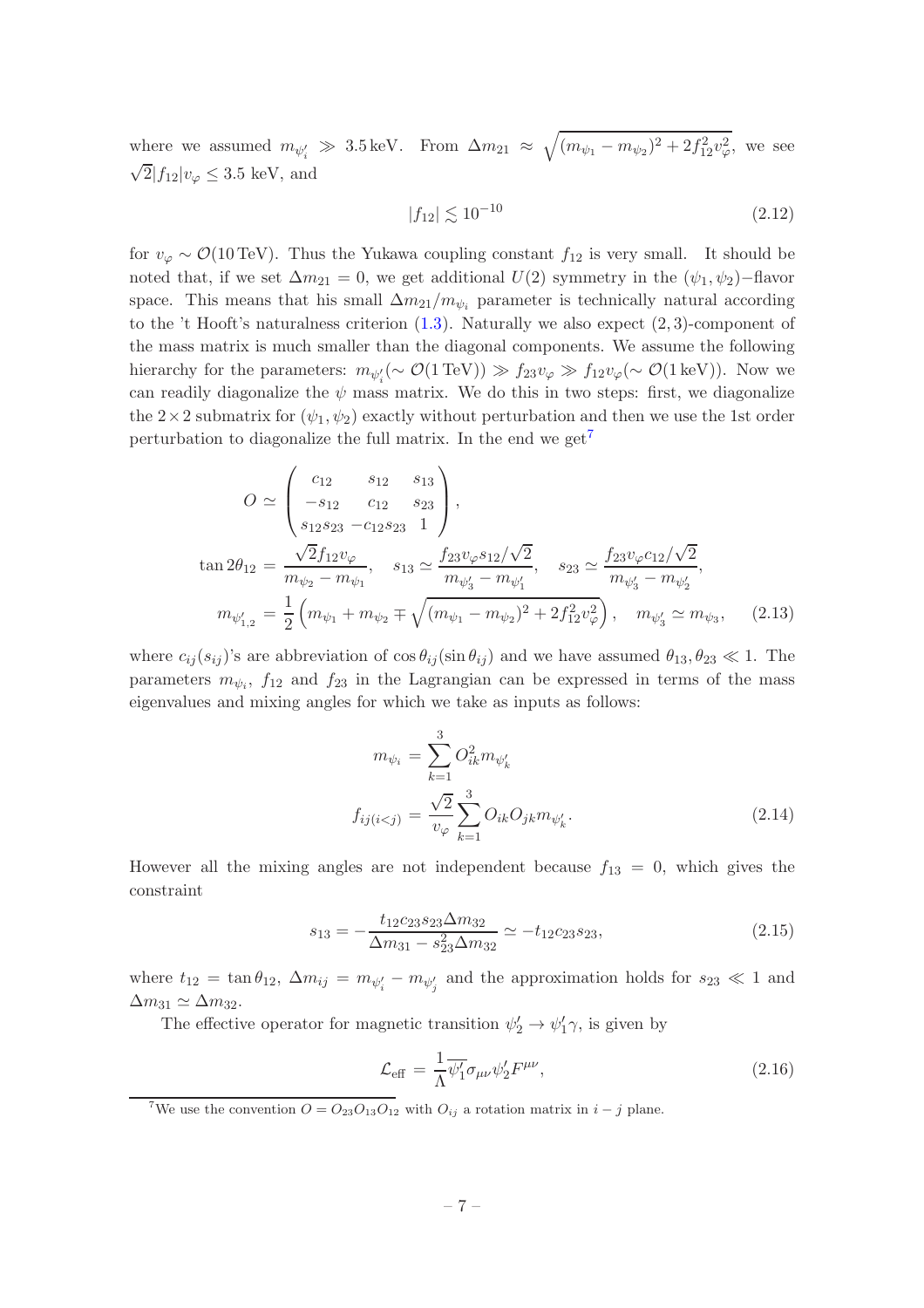

<span id="page-8-1"></span>**Figure 1.** A Barr-Zee type two-loop diagram for  $\psi'_2 \to \psi'_1 + \gamma$ .

It is generated by so-called "Barr-Zee" type two-loop diagrams [\[23\]](#page-15-11) with topology shown in Fig. [1.](#page-8-1) The state  $\psi'_2$  decays almost 100% via [\(2.16\)](#page-7-1) [\[2](#page-14-0)]. Given that  $\chi$  [\[24](#page-15-12)] and  $h-\phi(n)$  [\[21\]](#page-15-9) mixing are strongly constrained and the Barr-Zee type diagrams are generated even in the limits where those mixings vanish, we can consider the effects of non-vanishing mixings as small perturbations. The leading contribution of two-loop Barr-Zee type diagrams to  $1/\Lambda$ is obtained to be

<span id="page-8-2"></span>
$$
\frac{1}{\Lambda} \simeq -\sum_{s=h^+,k^{++}} \frac{8eg_{Z'}^2 \Delta Q_{\psi} Q_s Q_s' \lambda_{\varphi s} \delta^2 \cos 2\theta_{12} s_{13} s_{23}}{(4\pi)^4} \times \int_0^1 dx \int [d\beta] \frac{x\beta_4^2 m_{\psi_3'}^3}{\left(\beta_1 m_{Z'}^2 + \beta_2 m_{\phi}^2 + \beta_3 m_s^2/(x(1-x)) + \beta_4^2 m_{\psi_1'}^2\right)^2},
$$
\n(2.17)

where  $[d\beta] \equiv d\beta_1 d\beta_2 d\beta_3 d\beta_4 \delta(1 - \beta_1 - \beta_2 - \beta_3 - \beta_4)$ ,  $\Delta Q_{\psi} = Q_{\psi'_3} - Q_{\psi'_2} - Q_{\psi'_2} - Q_{\psi'_1} = 2$ ,  $\delta = \Delta m_{31}/m_{\psi'_3}$  and we neglected small contribution proportional to  $\Delta m_{21} (\simeq 3.5 \text{keV})$ . The scale  $\Lambda$  is roughly given by

$$
\Lambda \sim 10^8 \times \left(\frac{0.2}{\delta}\right)^2 \times \frac{\max(m_{Z'}^4, m_{\phi'}^4, m_{h^+}^4, m_{k^{++}}^4, m_{\psi'_1'}^4)}{m_{\psi'_3'}^3},\tag{2.18}
$$

for  $g_{Z'} \sim 0.3$ ,  $\theta_{12} \sim \theta_{23} \sim 0.2$ . For  $m_{Z'} \sim 10$  TeV,  $m_{\psi_3'} \sim 1$  TeV,  $\delta \sim 0.2$ , we get  $\Lambda \sim 10^{15}$ GeV, which can explain the 3.5 keV X-ray line signal (See  $(3.6)$ ). We note that large  $\Lambda$ ( $\sim 10^{15}$  GeV) is generated mainly from two-loop suppression factor, although the typical dimensionless parameters are of order  $0.1 - 1$  and the involved particle masses are of order  $1 - 10$  TeV.

## <span id="page-8-0"></span>3 Decaying dark matter scenario

In principle the observed X-ray line can be explained in two scenarios in our model. In the first scenario, the dark matters scatter inelastically into excited states,  $\psi'_1 + \psi'_1(\psi'_1) \rightarrow$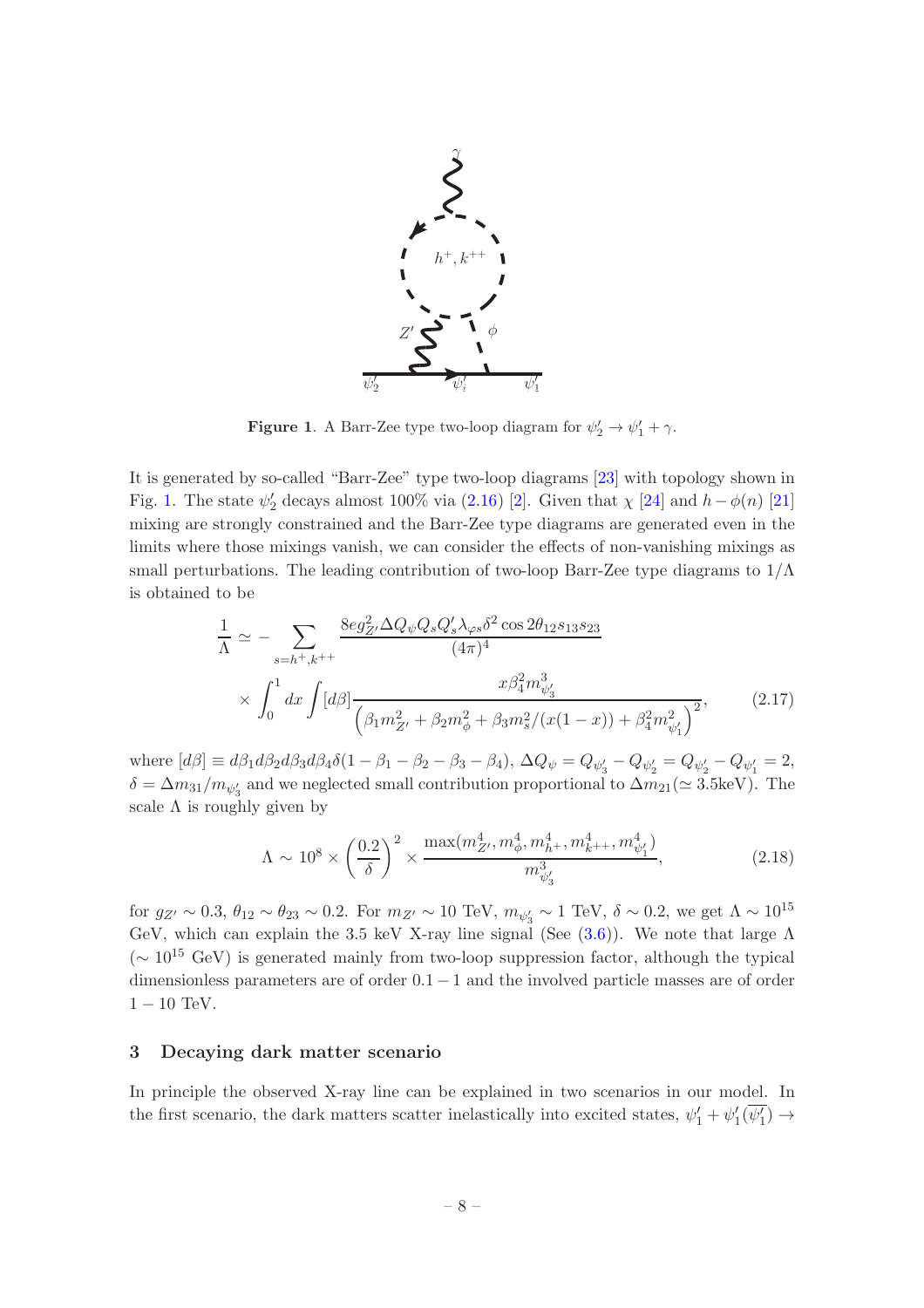$\psi'_2 + \psi'_2(\psi'_2), \psi'_1 + \psi'_2(\psi'_2)$ , followed by the decay of excited states,  $\psi'_2(\psi'_2) \to \psi'_1(\psi'_1) + \gamma$ , via TDMO. In the second scenario, the lifetime of  $\psi'_2$  is much longer than the age of the universe and it can be a decaying dark matter candidate. When it decays, it can also give X-ray line signal via  $\psi_2'(\psi_2') \to \psi_1'(\psi_1') + \gamma$ .

In the exciting dark matter scenario the decay rate

$$
\Gamma_{\psi} \equiv \Gamma_{\psi_2' \to \psi_1' \gamma} = \frac{4(\Delta m)^3}{\pi \Lambda^2} \tag{3.1}
$$

should be larger than the upward scattering rate,  $\Gamma_{\psi\psi} \equiv n_{\psi'_1} \sigma_{\psi'_1 \psi'_1 \to \psi'_2 \psi'_2} v_{rel}$  [\[2\]](#page-14-0). Since we need

$$
(\sigma_{\psi'_1 \psi'_1 \to \psi'_2 \psi'_2} v_{\text{rel}}) \times \text{BR}(\psi'_2 \to \psi'_1 \gamma) \approx (1.7 \times 10^{-22} - 3.0 \times 10^{-21}) \text{cm}^3 \text{s}^{-1} \left(\frac{m_{\psi'_1}}{\text{GeV}}\right)^2, (3.2)
$$

to explain the X-ray signal [\[2](#page-14-0)], the condition,  $\Gamma_\psi > \Gamma_{\psi\psi}$ , corresponds to  $\Lambda \lesssim 10^{15}\,{\rm GeV\,({\rm GeV}/m_{\psi_1'})^{1/2}$ or  $\tau_{\psi_2'} \lesssim 10^{22} \text{ s (GeV}/m_{\psi_1'})$ . We have checked that we need rather large  $g_{Z'}(\sim 5)$  and/or  $\lambda_{\varphi h(k)}(\sim 5)$  and perturbativity assumed in obtaining [\(2.17\)](#page-8-2) is not well-justified. This is understandable because our TMDO is generated at two-loop level and loop-suppression factor is very large. And we do not consider the possibility of exciting dark matter scenario further.

In the decaying DM scenario, the lifetime of  $\psi'_2$  should be longer than the age of the universe, which gives the constraint

<span id="page-9-2"></span>
$$
\Lambda > 6.12 \times 10^{12} \,\text{GeV}.\tag{3.3}
$$

after  $\psi'_{1,2}$  are decoupled from the thermal plasma at temperature  $T_f \approx m_{\psi'_{1,2}}/20$ , the ratio of the  $\psi'_2$  to the  $\psi'_1$  number density is almost fixed to be

$$
\frac{n_{\psi_2'}}{n_{\psi_1'}} \approx e^{-\Delta m/T_f} \approx 1,
$$
\n(3.4)

for  $\Delta m (= 3.5 \text{ keV}) \ll T_f$ . To explain the X-ray line signal we require

$$
n_{\psi_2'} \Gamma_{\psi_2' \to \psi_1' \gamma} = \frac{1}{2} n_{\rm DM} \Gamma_{\psi_2' \to \psi_1' \gamma}
$$
\n(3.5)

should in the range given in  $(1.1)$ . This corresponds to

<span id="page-9-0"></span>
$$
\Lambda = (6.94 \times 10^{14} - 2.95 \times 10^{15}) \left(\frac{m_{\psi_2'}}{\text{GeV}}\right)^{-1/2} \text{GeV}.
$$
 (3.6)

In Fig. [2,](#page-11-0) the red-colored region satisfies this and explains the observed X-ray line signal in the  $(m_{\psi'_1}, g_{Z'})$ -plane. For the left (right) panel we have taken  $M_{Z'} = 10(20)$  TeV. For other parameters we have fixed<sup>[8](#page-9-1)</sup>,  $\delta = 0.2$ ,  $\theta_{12} = \theta_{23} = 0.2$ ,  $m_{\phi} = m_{h^{+}} = m_{k^{++}} = 1$ TeV,  $\lambda_{\varphi h} = \lambda_{\varphi k} = 1$ . We have checked that the signal region is not very sensitive to the

<span id="page-9-1"></span><sup>&</sup>lt;sup>8</sup>Although we take small  $\theta_{12}$ , it can be  $\mathcal{O}(1)$  in general. The consequent change on  $\Lambda$  can be easily seen from [\(2.17\)](#page-8-2).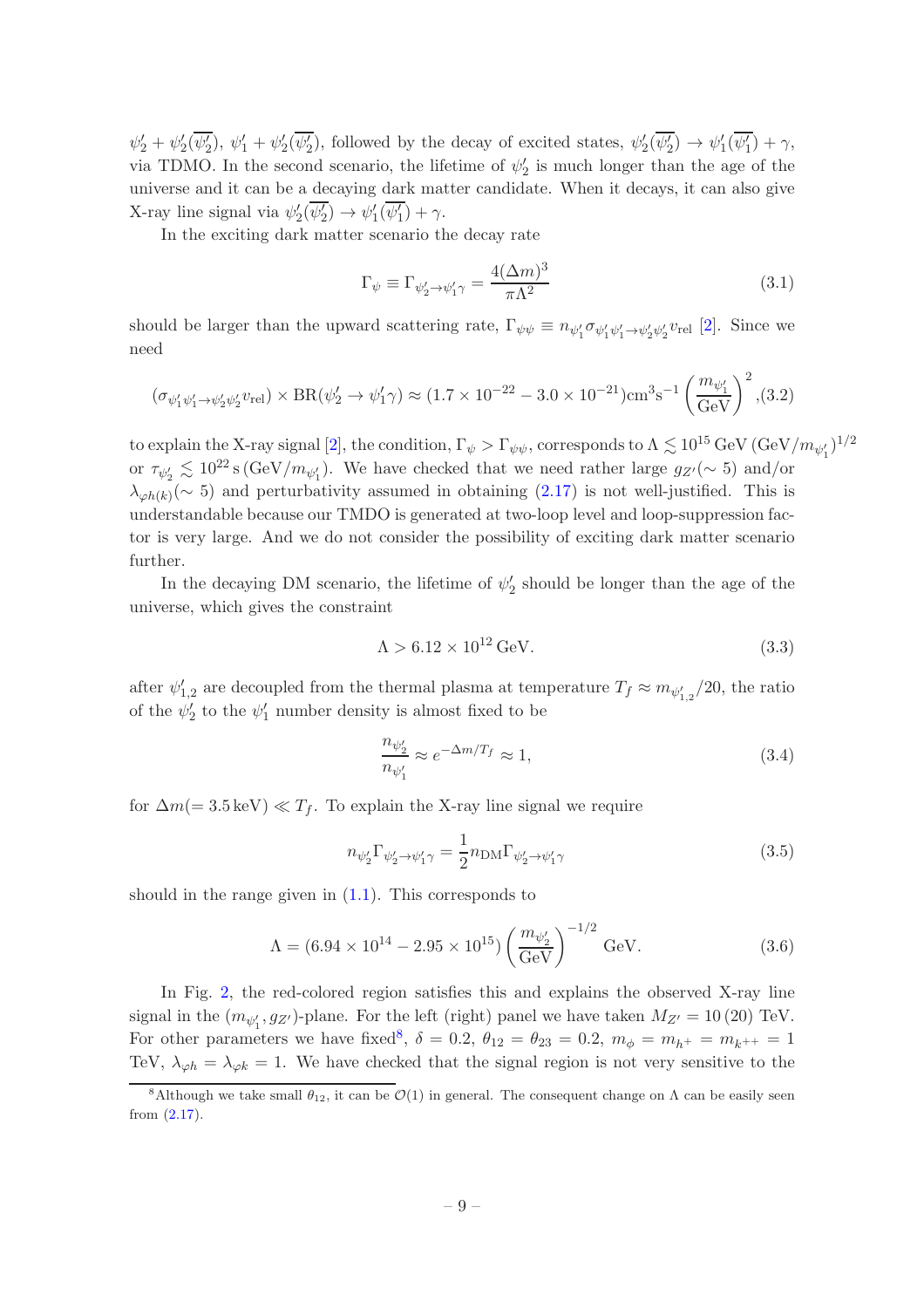mass parameters,  $m_{\phi}, m_{h^{+}}$  and  $m_{k^{++}}$ . The black solid (dashed) lines satisfy the observed relic abundance of dark matters,  $\Omega_{\psi}h^2 = 0.1199 \pm 0.0027$  [\[25\]](#page-15-13), for  $y_i = 2(1)$ . The vertical lines come from the annihilation channel  $\psi_{1(2)}\psi_{1(2)} \rightarrow nn$  and therefore are sensitive to the Yukawa couplings  $y_i$ . There are also resonance regions when  $m_{\psi'_1} \approx M_{Z'}/2$ . The region with dark gray color is excluded because it does not satisfy the longevity of the decaying DM, [\(3.3\)](#page-9-2). The light grey region is excluded by LUX DM direct search experiment [\[26\]](#page-15-14) and blue line show the sensitivity of future DM experiment XENON1T [\[27](#page-15-15)]. In our case the direct detection of DM is dominated by  $Z'$  boson exchange diagram even though  $Z'$ is very heavy,  $M_{Z'} = 10(20) \text{ TeV}$ . We note that  $m_{h^+} = m_{k^{++}} = 1 \text{ TeV}$  can easily evade the constraints from the lepton flavor violating processes with  $f_{ab}, h'_{ab} \sim \mathcal{O}(0.01)$ , while still being able to explain neutrino masses (for example, see Herrero-Garcia, *et.al.* in [\[13](#page-15-2)]). Although there is no direct signature for our scenario, we need relatively light, electroweak scale, Zee-Babu scalars  $h^+$  and  $k^{++}$ , which can be searched for at LHC 14 TeV.

Sizable invisible Higgs decay width can also support the existence of  $\eta$  because, as we will see,  $n<sup>9</sup>$  $n<sup>9</sup>$  $n<sup>9</sup>$  does not decay inside particle detectors and appears as invisible signal due to its long lifetime of  $\mathcal{O}(1)$  sec. The LHC Higgs measurements constrains the branching fraction of the invisible Higgs decay [\[28\]](#page-15-16),

$$
\mathcal{B}_h^{\text{inv}} < 0.58 \quad \text{Q } 95\% \text{ CL},\tag{3.7}
$$

which implies the invisible Higgs decay width  $\Gamma^{\text{inv}} < 1.38 \Gamma^{\text{SM}} \approx 5.52 \text{ MeV}$ . The decay width of invisible Higgs decay mode,  $h \to nn$ , is given by

$$
\Gamma(h \to nn) = \frac{\lambda_{H\eta}^2 v^2}{32\pi m_h}.
$$
\n(3.8)

The current bound on the decay width then gives bound on  $\lambda_{H\eta}$ ,

$$
\lambda_{H\eta} < 0.034. \tag{3.9}
$$

For light n, the mixing angle between  $n$  and  $h$  is constrained to be

$$
\alpha_{H\eta} \approx \frac{\lambda_{H\eta} v v_{\eta}}{m_h^2} < 5.4 \times 10^{-5} \left( \frac{v_{\eta}}{100 \, \text{MeV}} \right). \tag{3.10}
$$

Thus we can see that there is still much room for invisible Higgs decay into light scalar  $n$ , although the mixing angle between the Higgs and  $n$  is strongly constrained.

The singlet  $n$  can also decay into the SM particles very fast, thus not causing any cosmological problems. For example, when  $m_n > 2m_e$ , the n can decay into an electronpositron pair through mixing with the Higgs field. The decay width is given by

$$
\Gamma(n \to e^+e^-) = \frac{G_F \sin^2 \alpha_{\eta H}}{4\sqrt{2}\pi} m_n m_e^2 \beta_e^3,
$$
\n(3.11)

where  $\alpha_{\eta}$  is the mixing angle between  $\eta$  and H, and  $\beta_e = (1 - 4m_e^2/m_n^2)^{1/2}$ . For  $m_n =$ 10 MeV,  $\alpha_{\eta H} = 10^{-4}$ , the lifetime of n becomes about 0.04 sec. Since n can decay long

<span id="page-10-0"></span><sup>&</sup>lt;sup>9</sup>More precisely, the mass eigenstate with n component the largest. It can be understood from the context whether n represents interaction eigenstate or mass eigenstate.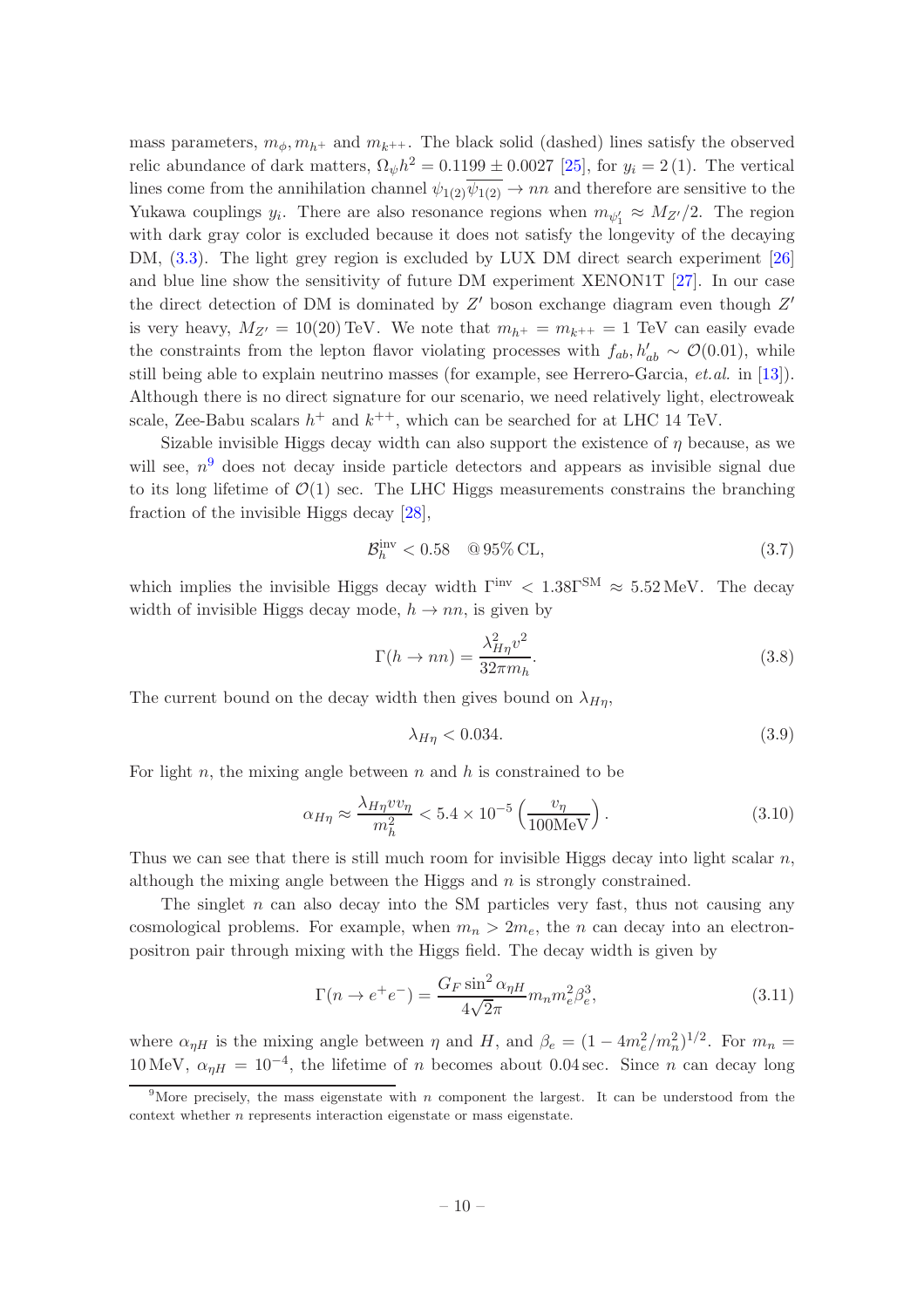

<span id="page-11-0"></span>**Figure 2.** Plots in  $(m_{\psi'_1}, g_{Z'})$ -plane. The red-colored region can explain the 3.5 keV X-ray line signal. The dark gray region is excluded because the lifetime of  $\psi_2'$  is shorter than the age of the universe. The light gray region is excluded by LUX DM direct detection experiment. The blue line is the sensitivity the next XENONO1T experiment can reach. The black solid (dashed) line gives the correct relic abundance of DM for  $y_i = 2(1)$ . For the left (right) plot we set  $M_{Z'} = 10(20)$  TeV.

before 1 sec, it does not affect big bang neucleosysthesis (BBN). As a subdominant decay channel, we also have  $n \to \gamma \gamma$ . We note that this channel does not require the mixing of n with H. The n can decay into two photons through the loop processes where  $h^+$  and  $k^{++}$  particles are running inside the loop. The decay width for this two photon channel is given by [\[7](#page-14-3)],

$$
\Gamma(n \to \gamma \gamma) = \frac{\alpha_{\text{em}}^2}{64\pi^3 m_n} \left| (\mu_{\eta h} + 2\lambda_{\eta h} v_{\eta})(1 - \tau_h f(\tau_h)) + 4(\mu_{\eta k} + 2\lambda_{\eta k} v_{\eta})(1 - \tau_k f(\tau_k)) \right|^2 \tag{3.12}
$$

where  $\tau_i = 4m_i^2/m_n^2$   $(i = h^+, k^{++})$ . The loop function is given as

$$
f(\tau) = \begin{cases} -\frac{1}{4} \left( \log \frac{1 + \sqrt{1 - \tau}}{1 - \sqrt{1 - \tau}} - i\pi \right)^2 (\tau < 1) \\ \arcsin^2 \frac{1}{\sqrt{\tau}} \end{cases} (\tau \ge 1).
$$
 (3.13)

For  $v_{\eta} = 50 \text{ MeV}, m_n = 10 \text{ MeV}, \mu_{\eta h} = \mu_{\eta k} = 10^{-4} \text{ MeV}, \lambda_{\eta h} = \lambda_{\eta k} = 10^{-2}, m_{h^+} =$  $m_{k^{++}} = 1 \text{ TeV}$ , we get the partial decay width  $\Gamma(n \to \gamma \gamma) \simeq 6 \times 10^{-33} \text{ GeV}$ , corresponding to the lifetime  $\simeq 1.2 \times 10^8$  sec.

For light  $\eta$  particle  $(m_n \sim 1 - 10 \,\text{MeV})$ ,  $\eta$ -exchanging (in)elastic self-interacting processes  $\psi'_{1(2)}, \psi'_{1(2)} \rightarrow \psi'_{1(2)}, \psi'_{1(2)}$  can be strong. When they have cross sections

$$
\sigma_T/m_{\psi_1'} \sim 0.1 - 10 \,\text{cm}^2/\text{g},\tag{3.14}
$$

we can solve the small scale structure problems such as core-vs-cusp problem and too-bigto-fail problem in our model. In our model, we need relatively large  $(y_i \sim \mathcal{O}(1))$  Yukawa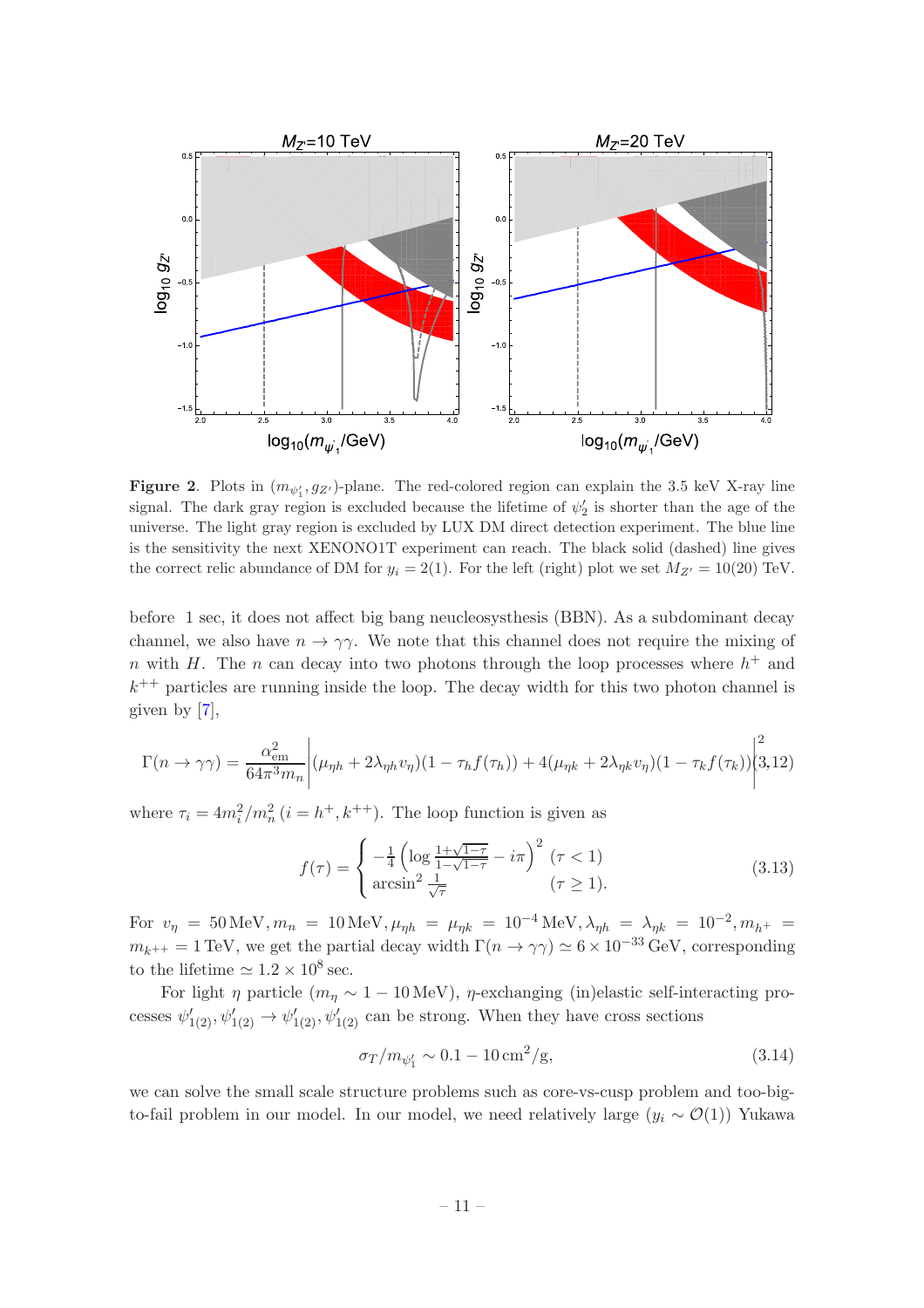coupling of  $\eta$  with the DM, to get the correct relic density<sup>[10](#page-12-1)</sup>. In this case the self-interaction typically occurs in the non-perturbative  $(\alpha_y m_{\psi'}/m_\eta \gtrsim 1$  with  $\alpha_y \equiv y^2/4\pi$ ) classical regime  $(m_{\psi'}v_{\text{rel}}/m_{\eta} \gg 1)$ , where the transverse cross section  $\sigma_T$  is given by [\[11](#page-15-0)]

$$
\sigma_T = \int d\Omega (1 - \cos \theta) \frac{d\sigma}{d\Omega} = \begin{cases} \frac{4\pi}{m_\eta^2} \beta^2 \ln(1 + \beta^{-1}) & \text{for } \beta \lesssim 10^{-1} \\ \frac{8\pi}{m_\eta^2} \beta^2 / (1 + 1.5\beta^{1.65}) & \text{for } 10^{-1} \lesssim \beta \lesssim 10^3 \\ \frac{\pi}{m_\eta^2} \left( \ln \beta + 1 - \frac{1}{2} \ln^{-1} \beta \right)^2 & \text{for } \beta \gtrsim 10^3, \end{cases}
$$
(3.15)

where  $\beta \equiv 2\alpha_y m_\eta/(m_\psi v_{\rm rel}^2)$ . In Fig. [3,](#page-13-1) we show  $\sigma_T$  contour plots in  $(m_{\psi'_1}, m_\eta)$ -plane for  $\alpha_y = 1/4\pi$  (solid line) and  $\alpha_y = 2^2/4\pi$  (dashed line). We have taken  $v_{rel} = 10 \text{ km/s}$  which is relevant for dwarf galaxies. We can see that the DM scattering cross section can be in the  $0.1 - 10 \,\mathrm{cm}^2/\mathrm{g}$  range for  $m_{\psi_1'} = 0.1 - 10 \,\mathrm{TeV}$  and  $m_{\eta} = 0.1 - 10 \,\mathrm{MeV}$ .

As mentioned in the Introduction, the discrete symmetry  $Z_2$  can be broken by quantum gravity effect, which will result in rapid decay of right-handed neutrinos  $N_{R_i}$ . Now let us address the decay of  $N_{R_i}$  in more detail. The breaking of global  $Z_2$  symmetry by gravity would generate Planck mass suppressed higher dimensional operators [\[14](#page-15-17)]

$$
\frac{1}{M_{\rm Pl}} \ell_i H N_{R_j} \eta, \quad \frac{1}{M_{\rm Pl}^2} N_{R_i} \ell_j \ell_k \bar{e}_l, \quad \frac{1}{M_{\rm Pl}^2} N_{R_i} \bar{d}_j \bar{d}_k \bar{u}_l,\tag{3.16}
$$

where  $i, j, k, l = 1, 2, 3$  and  $M_{\text{Pl}}$  is Planck mass. Assuming order one coupling, the dimension five operator mediates the decay of  $N_{R_i}$  dominantly through three-body decay, giving their lifetime

$$
\tau_R \sim \left(\frac{1 \,\text{PeV}}{m_{R_i}}\right)^3 0.1 \,\text{sec.} \tag{3.17}
$$

If the right-handed neutrinos are PeV scale, they can decay before BBN occurs ( $\sim 1$  sec), causing no cosmological problems. And only  $\psi_i$ 's remain as the dominant component of DM in the current universe.

#### <span id="page-12-0"></span>4 Conclusions

We extended the Zee-Babu model for neutrino masses to have  $U(1)_{B-L}$  gauge symmetry and to incorporate Dirac dark matters to explain the X-ray line signal. We also introduced  $U(1)_{B-L}$  breaking scalar, singlet scalar, and right-handed neutrinos. The charges of the particle content are assigned in such a way that after the  $U(1)_{B-L}$  breaking scalar getting VEV the local  $U(1)_{B-L}$  symmetry is broken down to a discrete symmetry. The lightest Dirac dark fermion  $\psi'_1$  whose mass is TeV scale transforms non-trivially under this discrete symmetry and becomes stable.

The heavier  $\psi'_2$  particle can decay almost 100% through the magnetic dipole transition operator  $\overline{\psi_1'}\sigma_{\mu\nu}\psi_2'F^{\mu\nu}/\Lambda$ . Since this operator is generated at two-loop so-called Barr-Zee diagrams, the cut-off scale  $\Lambda$  is very high  $\sim 10^{15}$  GeV and the lifetime of  $\psi'_2$  is much longer than the age of the universe. And  $\psi'_2$  can be a decaying dark matter candidate. If  $\Delta m_{21} =$ 

<span id="page-12-1"></span><sup>&</sup>lt;sup>10</sup>We can significantly reduce the necessary  $y_i$  if we include the Sommerfeld enhancement effect [\[29](#page-16-0)].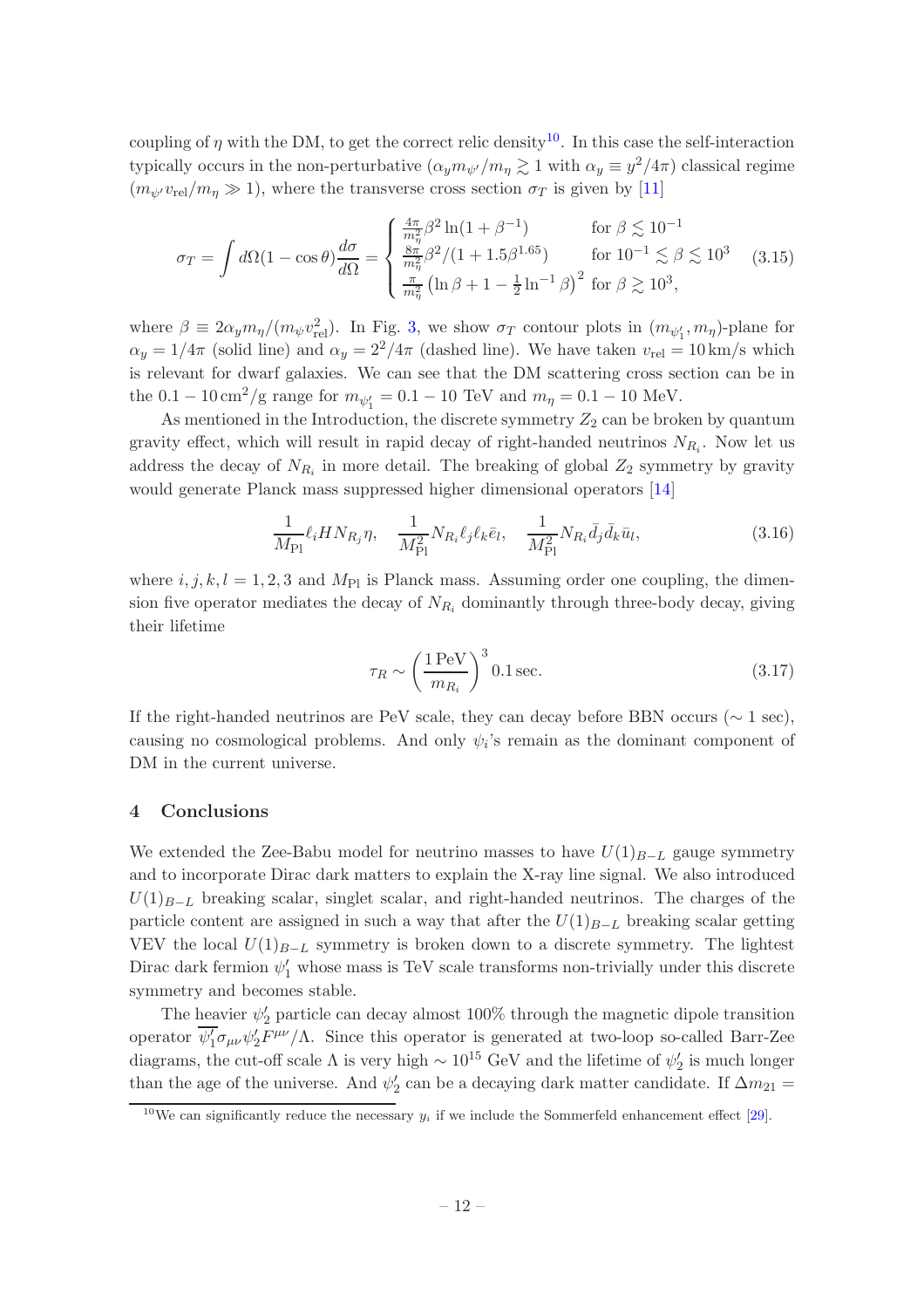

<span id="page-13-1"></span>Figure 3. Contour plot of  $\sigma_T = 0.1, 1, 10 \text{(cm}^2/\text{g)}$  (from right above to left below) which may solve the core-vs-cusp problem and too-big-to-fail problem. The solid (dashed) lines correspond to  $\alpha_y = 1/4\pi(2^2/4\pi).$ 

 $m_{\psi_2'} - m_{\psi_1'} \simeq 3.5$  keV, the recently claimed X-ray line signal [\[1\]](#page-13-0) can be accommodated for wide range of dark matter masses.

The relic abundance of dark matters in the current universe can also be explained by the dark matter annihilation into two singlet scalars and also by the  $Z'$ -resonance annihilation. Although our Z' is very heavy  $\gtrsim 10 \text{ TeV}$ , it can still mediate the dark matter scattering off atomic nuclei at the level that can be probed at the next generation dark matter direct search experiments. The singlet scalar can be very light  $(m_n = 0.1 - 10 \text{ MeV})$ and mediate strong self-interactions of dark matters with cross section  $\sigma_T = 0.1 - 10 \,\mathrm{cm^2/g}$ , which can solve small scale structure problems, such as the core-vs-cusp problem and the too-big-to-fail problems, of the standard ΛCDM model.

The small mass difference  $\Delta m_{21}$  and the small VEV of  $\eta$  are technically natural in the sense of 't Hooft. The singlet scalar and the right-handed neutrinos decay fast without causing any cosmological problems.

## Acknowledgments

The author is grateful to Pyungwon Ko, Wan-Il Park, Chaehyun Yu for useful discussions. This work was supported by in part NRF Grant 2012R1A2A1A01006053.

### References

<span id="page-13-0"></span>[1] E. Bulbul, M. Markevitch, A. Foster, R. K. Smith, M. Loewenstein and S. W. Randall, arXiv:1402.2301 [astro-ph.CO]; A. Boyarsky, O. Ruchayskiy, D. Iakubovskyi and J. Franse,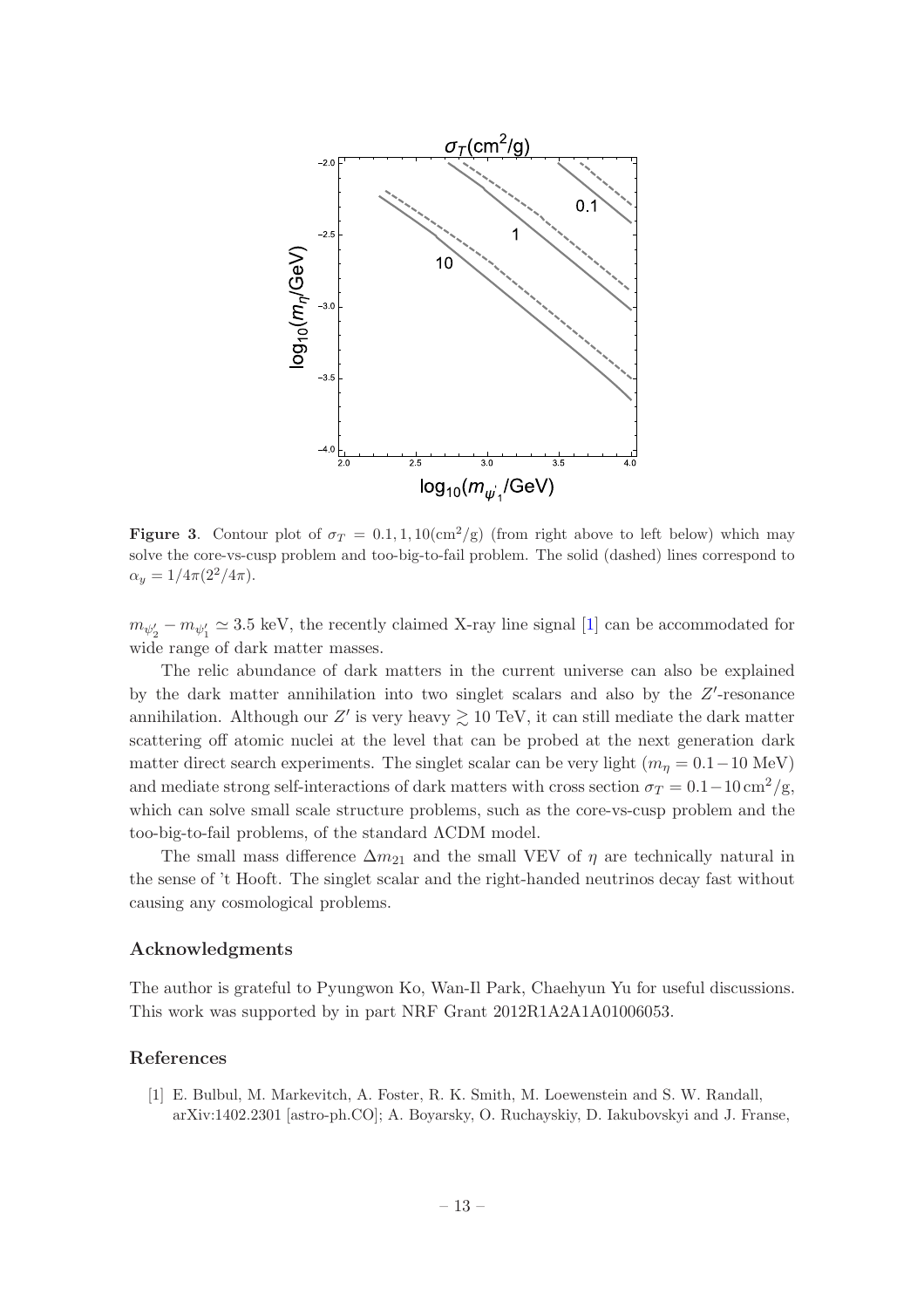arXiv:1402.4119 [astro-ph.CO].

- <span id="page-14-0"></span>[2] M. T. Frandsen, F. Sannino, I. M. Shoemaker and O. Svendsen, JCAP 1405, 033 (2014) [arXiv:1403.1570 [hep-ph]].
- <span id="page-14-1"></span>[3] H. Ishida, K. S. Jeong and F. Takahashi, arXiv:1402.5837 [hep-ph]; D. P. Finkbeiner and N. Weiner, arXiv:1402.6671 [hep-ph]; T. Higaki, K. S. Jeong and F. Takahashi, arXiv:1402.6965 [hep-ph]; J. Jaeckel, J. Redondo and A. Ringwald, Phys. Rev. D 89, 103511 (2014) [arXiv:1402.7335 [hep-ph]]; H. M. Lee, S. C. Park and W. -I. Park, arXiv:1403.0865 [astro-ph.CO]; R. Krall, M. Reece and T. Roxlo, arXiv:1403.1240 [hep-ph]; K. Kong, J. -C. Park and S. C. Park, arXiv:1403.1536 [hep-ph]; K. -Y. Choi and O. Seto, arXiv:1403.1782 [hep-ph]; S. Baek and H. Okada, arXiv:1403.1710 [hep-ph]; M. Cicoli, J. P. Conlon, M. C. D. Marsh and M. Rummel, arXiv:1403.2370 [hep-ph]; F. Bezrukov and D. Gorbunov, arXiv:1403.4638 [hep-ph]; C. Kolda and J. Unwin, arXiv:1403.5580 [hep-ph]; R. Allahverdi, B. Dutta and Y. Gao, arXiv:1403.5717 [hep-ph]; N. -E. Bomark and L. Roszkowski, arXiv:1403.6503 [hep-ph]; S. P. Liew, arXiv:1403.6621 [hep-ph]; P. Ko, Z. kang, T. Li and Y. Liu, arXiv:1403.7742 [hep-ph]; S. V. Demidov and D. S. Gorbunov, arXiv:1404.1339 [hep-ph]; F. S. Queiroz and K. Sinha, arXiv:1404.1400 [hep-ph]; E. Dudas, L. Heurtier and Y. Mambrini, arXiv:1404.1927 [hep-ph]; K. S. Babu and R. N. Mohapatra, arXiv:1404.2220 [hep-ph]; K. P. Modak, arXiv:1404.3676 [hep-ph]; J. M. Cline, Y. Farzan, Z. Liu, G. D. Moore and W. Xue, arXiv:1404.3729 [hep-ph]; H. M. Lee, arXiv:1404.5446 [hep-ph]; D. J. Robinson and Y. Tsai, arXiv:1404.7118 [hep-ph]; J. P. Conlon and F. V. Day, arXiv:1404.7741 [hep-ph]; S. Baek, P. Ko and W. I. Park, arXiv:1405.3730 [hep-ph]; S. Chakraborty, D. K. Ghosh and S. Roy, arXiv:1405.6967 [hep-ph]; N. Chen, Z. Liu and P. Nath, arXiv:1406.0687 [hep-ph]. C. Q. Geng, D. Huang and L. H. Tsai, JHEP 1408, 086 (2014) [arXiv:1406.6481 [hep-ph]]. C. -W. Chiang and T. Yamada, arXiv:1407.0460 [hep-ph]; B. Dutta, I. Gogoladze, R. Khalid and Q. Shafi, arXiv:1407.0863 [hep-ph]; H. Okada and Y. Orikasa, arXiv:1407.2543 [hep-ph]. Y. Farzan and A. R. Akbarieh, arXiv:1408.2950 [hep-ph]; G. Faisel, S. Y. Ho and J. Tandean, arXiv:1408.5887 [hep-ph] A. Falkowski, Y. Hochberg and J. T. Ruderman, arXiv:1409.2872 [hep-ph]; S. Patra and P. Pritimita, arXiv:1409.3656 [hep-ph].
- <span id="page-14-6"></span>[4] T. E. Jeltema and S. Profumo, arXiv:1408.1699 [astro-ph.HE]. E. Bulbul, M. Markevitch, A. R. Foster, R. K. Smith, M. Loewenstein and S. W. Randall, arXiv:1409.4143 [astro-ph.HE].
- <span id="page-14-2"></span>[5] E. Ma, Phys. Rev. D 73, 077301 (2006) [hep-ph/0601225].
- <span id="page-14-5"></span>[6] M. Lindner, D. Schmidt and T. Schwetz, Phys. Lett. B 705, 324 (2011) [arXiv:1105.4626 [hep-ph]].
- <span id="page-14-3"></span>[7] S. Baek, P. Ko, H. Okada and E. Senaha, JHEP 1409, 153 (2014) [arXiv:1209.1685 [hep-ph]].
- <span id="page-14-4"></span>[8] A. Zee, Nucl. Phys. B 264, 99 (1986); K. S. Babu, Phys. Lett. B 203, 132 (1988); K. S. Babu and C. Macesanu, Phys. Rev. D 67, 073010 (2003) [hep-ph/0212058].
- <span id="page-14-7"></span>[9] R. Kallosh, A. D. Linde, D. A. Linde and L. Susskind, Phys. Rev. D 52, 912 (1995) [hep-th/9502069].
- <span id="page-14-8"></span>[10] S. Baek, P. Ko and W. -I. Park, JHEP 1307, 013 (2013) [arXiv:1303.4280 [hep-ph]]; S. Baek, P. Ko and W. -I. Park, arXiv:1311.1035 [hep-ph]; S. Baek, P. Ko and W. I. Park, arXiv:1407.6588 [hep-ph].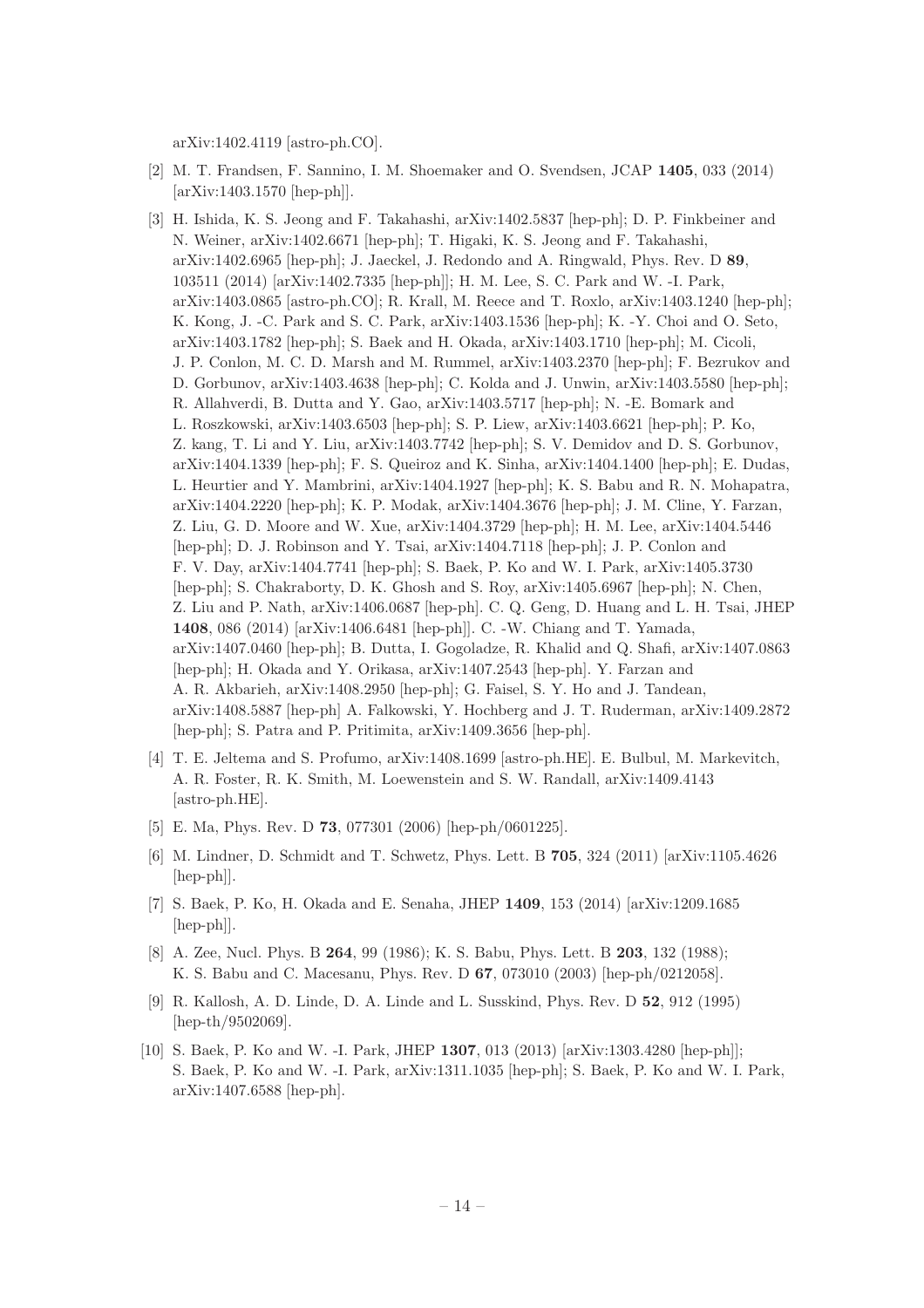- <span id="page-15-0"></span>[11] S. Tulin, H. B. Yu and K. M. Zurek, Phys. Rev. D 87, no. 11, 115007 (2013) [arXiv:1302.3898 [hep-ph]].
- <span id="page-15-1"></span>[12] G. 't Hooft, Naturalness, Chiral Symmetry, and Spontaneous Chiral Symmetry Breaking, in the Proceedings of the 1979 Cargèse Institute on Recent developments in gauge theories, G. 't Hooft et al. eds., Plenum Press, New York, U.S.A. (1980).
- <span id="page-15-2"></span>[13] D. Aristizabal Sierra and M. Hirsch, JHEP 0612, 052 (2006) [hep-ph/0609307]; M. Nebot, J. F. Oliver, D. Palao and A. Santamaria, Phys. Rev. D 77, 093013 (2008) [arXiv:0711.0483 [hep-ph]]; D. Schmidt, T. Schwetz and H. Zhang, arXiv:1402.2251 [hep-ph]; J. Herrero-Garcia, M. Nebot, N. Rius and A. Santamaria, arXiv:1402.4491 [hep-ph]; H. N. Long and V. V. Vien, Int. J. Mod. Phys. A 29, no. 13, 1450072 (2014) [arXiv:1405.1622 [hep-ph]].
- <span id="page-15-17"></span>[14] K. Hamaguchi, S. Shirai and T. T. Yanagida, Phys. Lett. B 673, 247 (2009) [arXiv:0812.2374 [hep-ph]].
- <span id="page-15-3"></span>[15] B. Holdom, Phys. Lett. B **166**, 196 (1986);
- <span id="page-15-4"></span>[16] K. S. Babu, C. F. Kolda and J. March-Russell, Phys. Rev. D 57, 6788 (1998) [hep-ph/9710441];
- <span id="page-15-8"></span>[17] J. H. Huh, J. E. Kim, J. C. Park and S. C. Park, Phys. Rev. D 77, 123503 (2008) [arXiv:0711.3528 [astro-ph]].
- <span id="page-15-5"></span>[18] R. Essig, J. A. Jaros, W. Wester, P. H. Adrian, S. Andreas, T. Averett, O. Baker and B. Batell et al., arXiv:1311.0029 [hep-ph].
- <span id="page-15-6"></span>[19] J. Beringer et al. [Particle Data Group Collaboration], Phys. Rev. D 86, 010001 (2012).
- <span id="page-15-7"></span>[20] G. Cacciapaglia, C. Csaki, G. Marandella and A. Strumia, Phys. Rev. D 74, 033011 (2006) [hep-ph/0604111].
- <span id="page-15-9"></span>[21] S. Baek, P. Ko and W. I. Park, JHEP 1202, 047 (2012) [arXiv:1112.1847 [hep-ph]]; S. Choi, S. Jung and P. Ko, JHEP 1310, 225 (2013) [arXiv:1307.3948]; S. Baek, P. Ko and W. I. Park, Phys. Rev. D 90, 055014 (2014) [arXiv:1405.3530 [hep-ph]].
- <span id="page-15-10"></span>[22] O. Lebedev, Eur. Phys. J. C 72, 2058 (2012) [arXiv:1203.0156 [hep-ph]]; J. Elias-Miro, J. R. Espinosa, G. F. Giudice, H. M. Lee and A. Strumia, JHEP 1206, 031 (2012) [arXiv:1203.0237 [hep-ph]]; S. Baek, P. Ko, W. I. Park and E. Senaha, JHEP 1211, 116 (2012) [arXiv:1209.4163 [hep-ph]];
- <span id="page-15-11"></span>[23] S. M. Barr and A. Zee, Phys. Rev. Lett. 65, 21 (1990) [Erratum-ibid. 65, 2920 (1990)]; A. Arhrib and S. Baek, Phys. Rev. D 65, 075002 (2002) [hep-ph/0104225].
- <span id="page-15-12"></span>[24] R. Essig, J. A. Jaros, W. Wester, P. H. Adrian, S. Andreas, T. Averett, O. Baker and B. Batell et al., arXiv:1311.0029 [hep-ph].
- <span id="page-15-13"></span>[25] P. A. R. Ade et al. [Planck Collaboration], arXiv:1303.5076 [astro-ph.CO].
- <span id="page-15-14"></span>[26] D. S. Akerib et al. [LUX Collaboration], Phys. Rev. Lett. 112, 091303 (2014) [arXiv:1310.8214 [astro-ph.CO]].
- <span id="page-15-15"></span>[27] E. Aprile [XENON1T Collaboration], Springer Proc. Phys. 148, 93 (2013) [arXiv:1206.6288 [astro-ph.IM]].
- <span id="page-15-16"></span>[28] S. Chatrchyan et al. [CMS Collaboration], Eur. Phys. J. C 74, no. 8, 2980 (2014) [arXiv:1404.1344 [hep-ex]].